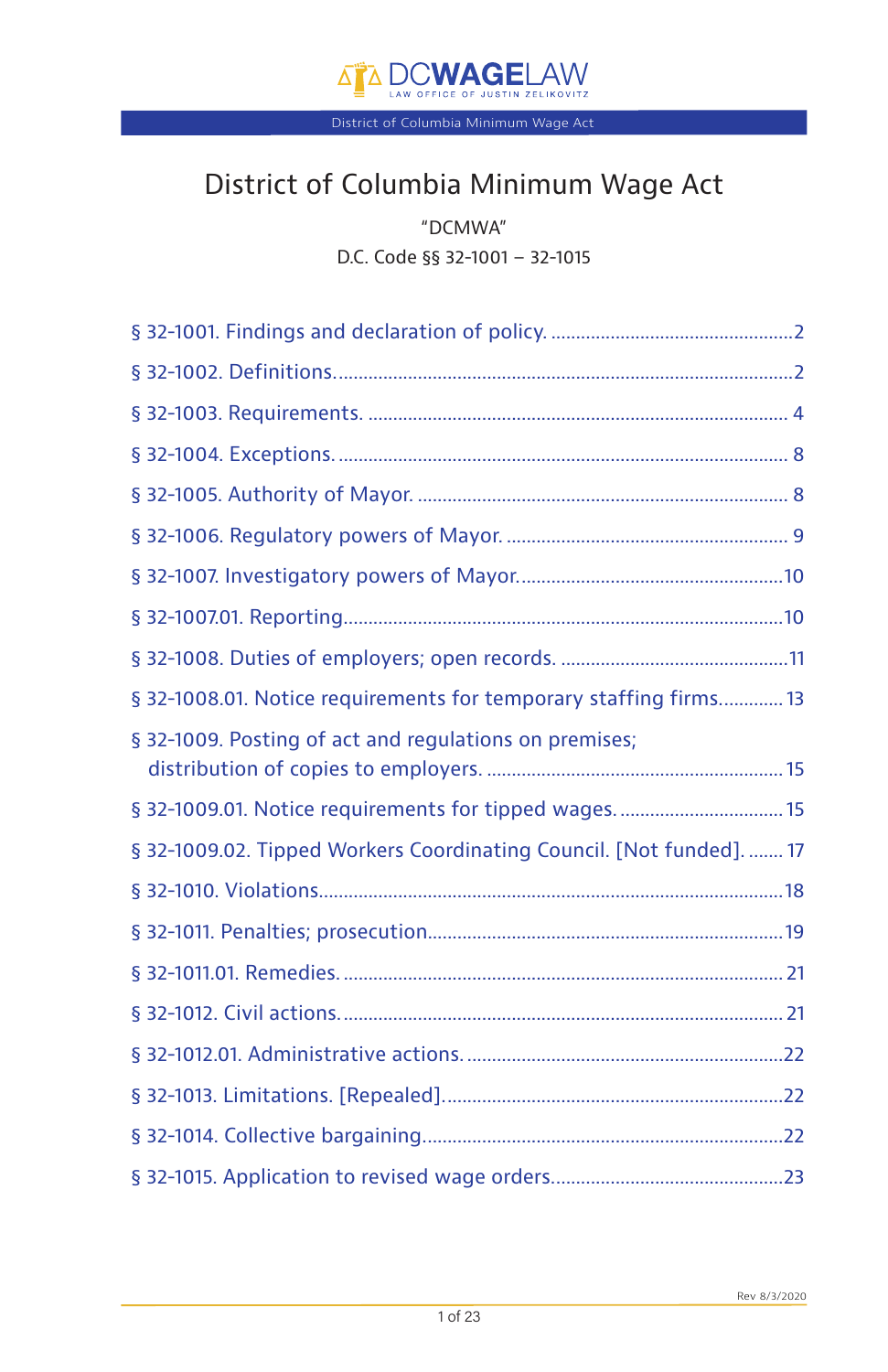## <span id="page-1-0"></span>**§ 32-1001. Findings and declaration of policy.**

- (a) The Council of the District of Columbia finds that persons employed in the District of Columbia should be paid at wages sufficient to provide adequate maintenance and to protect health. Any wage that is not sufficient to provide adequate maintenance and to protect health impairs the health, efficiency, and well-being of persons so employed, constitutes unfair competition against other employers and their employees, threatens the stability of industry, reduces the purchasing power of employees, and requires, in many instances, that their wages be supplemented by the payment of public moneys for relief or other public and private assistance. Employment of persons at these insufficient rates of pay threatens the health and well-being of the people of the District of Columbia and injures the overall economy.
- (b) It is declared the policy of this subchapter to ensure the elimination of the conditions referred to above.

## **§ 32-1002. Definitions.**

For the purposes of this subchapter:

- (1) The term "Director" means the Director of the Department of Employment Services.
- (1A) The term "employ" includes to suffer or permit to work.
- (2) The term "employee" includes any individual employed by an employer, except that this term shall not include:
	- (A) Any individual who, without payment and without expectation of any gain, directly or indirectly, volunteers to engage in the activities of an educational, charitable, religious, or nonprofit organization;
	- (B) Any lay member elected or appointed to office within the discipline of any religious organization and engaged in religious functions; or
	- (C) Any individual employed as a casual babysitter, in or about the residence of the employer.
- (3) The term "employer" includes the District of Columbia government, any individual, partnership, general contractor, subcontractor, association, corporation, business trust, or any person or group of persons acting directly or indirectly in the interest of an employer in relation to an employee, but shall not include the United States government.
- (4) The term "gratuities" or "tips" means voluntary monetary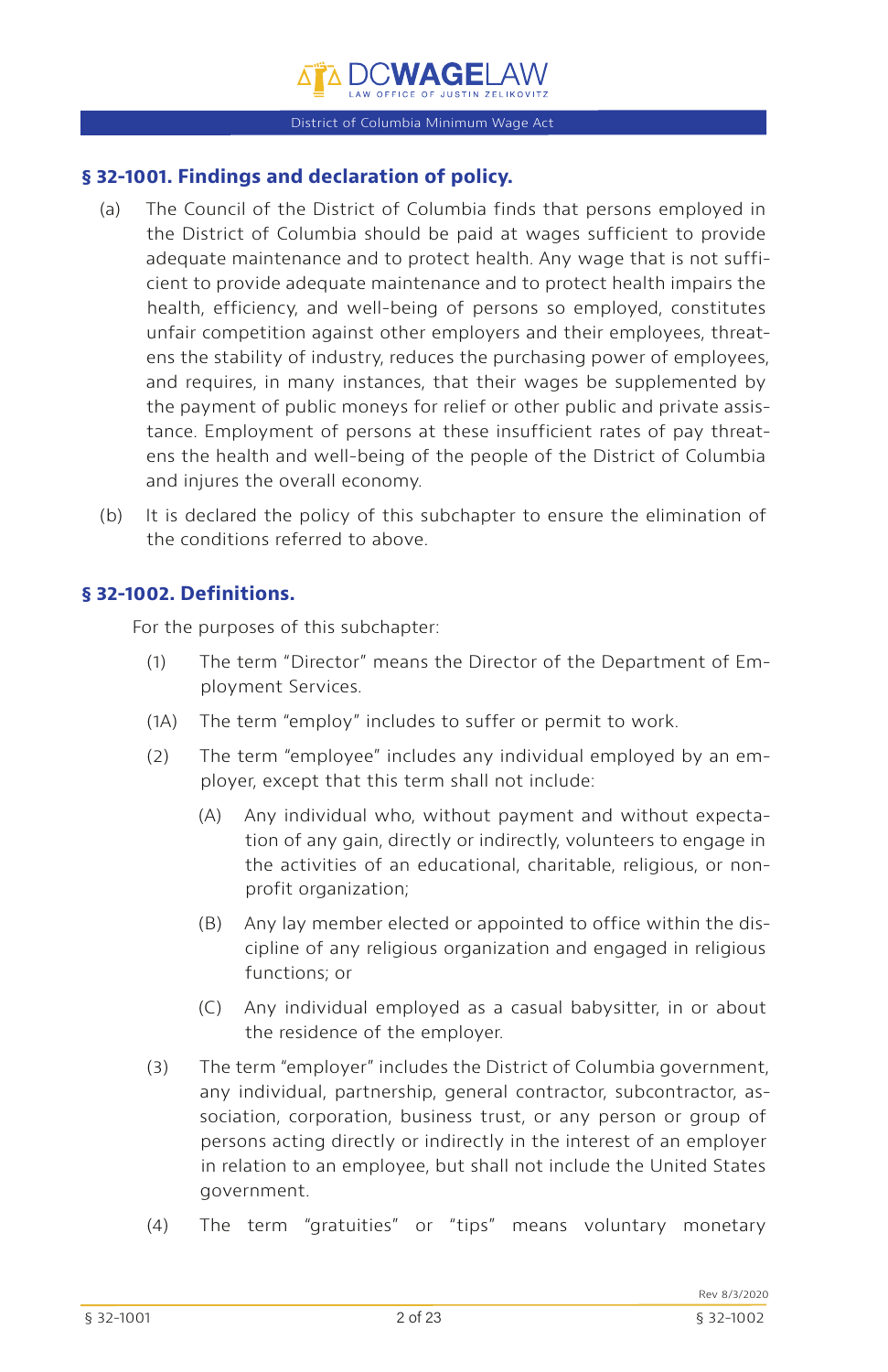contributions received by an employee from a guest, patron, or customer for services rendered.

- (4A) The term "manager" means the person who oversees the employees in a food or beverage establishment, such as the servers, bussers, bartenders, back waiters, hosts, and hostesses, and the general operation of the establishment.
- (5) The term "Mayor" means the Mayor of the District of Columbia or the Mayor's designated agent or representative, including the Department of Employment Services.
- (6) The term "occupation" means any occupation, service, trade, business, industry, or branch or group of occupations or industries, or employment or class of employment, in which employees are gainfully employed.
- (6A) The term "office building" means any commercial property where the primary functions are the transaction of administrative, business, civic, or professional services, including properties where handling goods, wares, or merchandise, in limited quantities, is accessory to the primary occupancy or use. The term "office building" does not include libraries, museums, or universities.
- (7) The term "regular rate" means all remuneration for employment paid to, or on behalf of, the employee, but shall not be considered to include the items set forth in the Fair Labor Standards Act of 1938, as amended, 29 U.S.C. § 207(e)(1), (2), (3), (4), (5), (6), and (7). Extra compensation paid as described in § 207(e)(5), (6), and (7) shall be creditable toward overtime compensation.
- (7A) The term "security officer" shall have the same meaning as provided in section 2100 of Title 17 of the District of Columbia Municipal Regulations.
- (7B) The term "server" means an employee in a food or beverage establishment who takes orders, serves food or drinks, or both.
- (7C) The term "tip-declaration form" means a printed form provided by an employer to an employee that shows the total tips received, including the amount of the tip outs or share of a tip pool that an individual employee provided to another employee or the amount of the tip outs or share of a tip pool that the employee received from another employee, and the calculation by which the amount was determined, such as total tips received and hours worked.
- (7D) The term "tip out" means the amount or percentage of servers', bartenders', or other directly tipped employees' tips that an employee shares, due to a tip-sharing policy or tip-pooling agreement,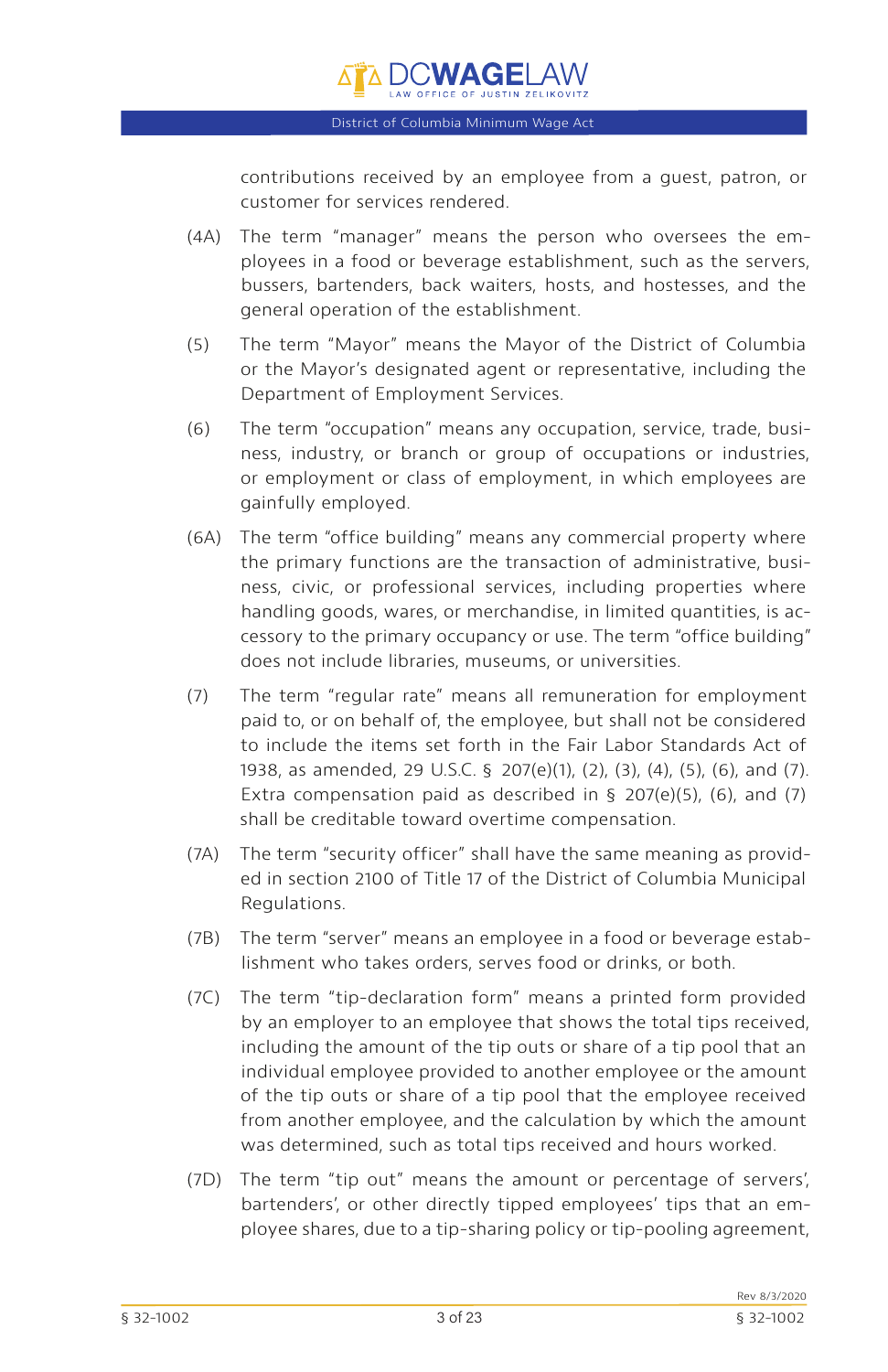<span id="page-3-0"></span>with other employees such as bussers, bartenders, back waiters, hosts, and hostesses.

- (7E) The term "tip pool" means the combining of tips from multiple employees into a single amount for the purpose of sharing tips among employees.
- (7F) The term "tip-pool structure" means the calculation of the portion of a tip pool an employee will provide to or receive from the pool, as a percentage of total gratuities, sales, or other factor.
- (7G) The term "tip-sharing policy" means the written calculation of any tip outs or tip-pool structures that employees, delineated by job position or other factor, will provide to or receive from other employees.
- (8) The term "wage" means compensation due to an employee by reason of the employee's employment, payable in legal tender of the United States or checks on banks convertible into cash on demand at full face value, including allowances as may be permitted by any regulation issued under §§ 32-1003 and 32-1006.
- (9) The term "Washington metropolitan region" means the area consisting of the District of Columbia, Montgomery, and Prince George's Counties in Maryland, Arlington and Fairfax Counties and the Cities of Alexandria, Fairfax and Falls Church in Virginia.
- (10) The term "working time" means all the time the employee:
	- (A) Is required to be on the employer's premises, on duty, or at a prescribed place;
	- (B) Is permitted to work;
	- (C) Is required to travel in connection with the business of the employer; or
	- (D) Waits on the employer's premises for work.

Interpretations of what constitutes working time shall be made in accordance with Title 29 of the Code of Federal Regulations, Part 785, Hours Worked Under the Fair Labor Standards Act of 1938, as amended, except that references to interpretations of the Portal-to-Portal Act shall have no force and effect.

## **§ 32-1003. Requirements.**

(a)

(1) Except as provided in subsection (h) of this section, as of January 1, 2005, the minimum wage required to be paid to any employee by any employer in the District of Columbia shall be \$6.60 an hour, or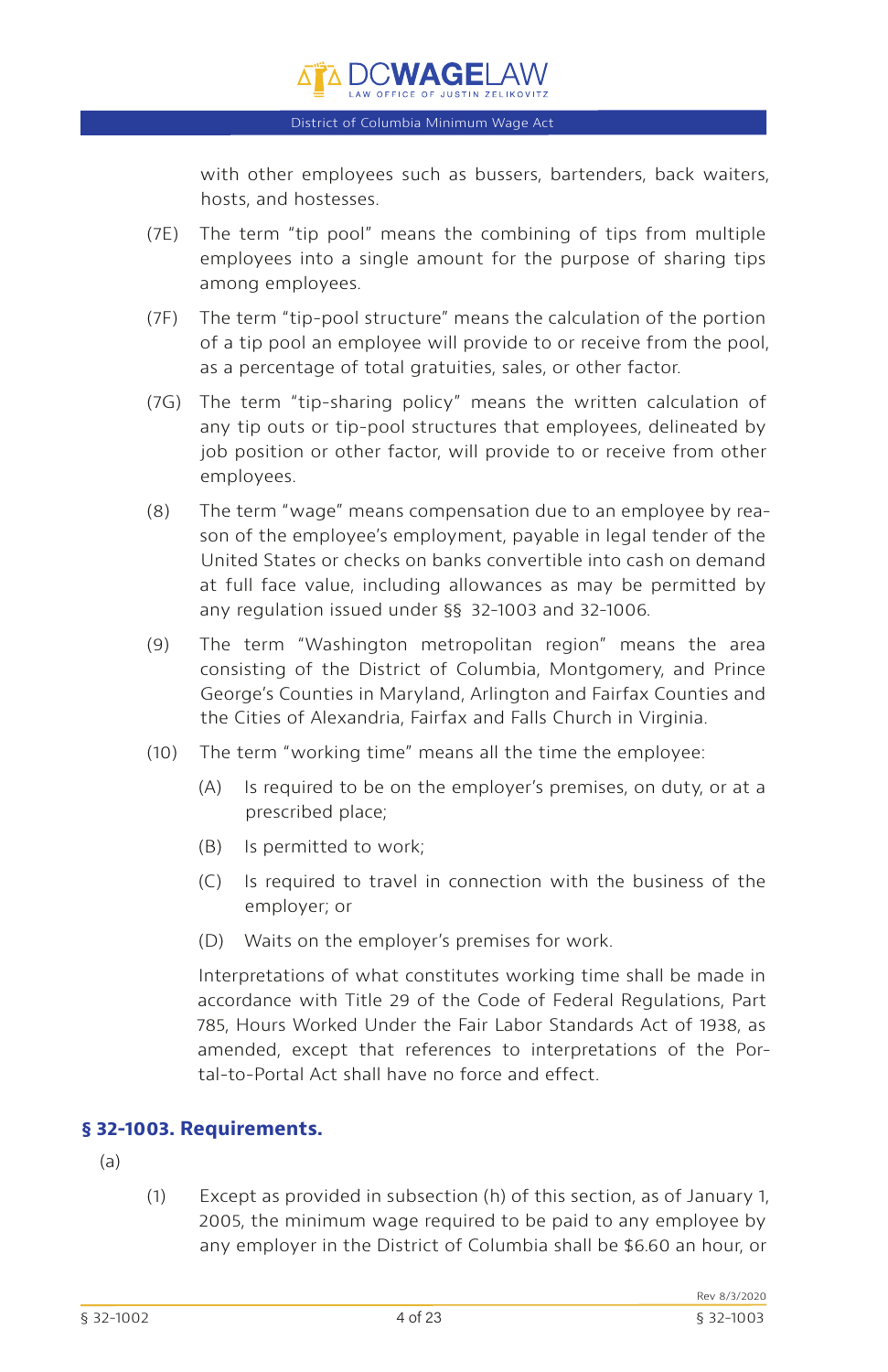

the minimum wage set by the United States government pursuant to the Fair Labor Standards Act (29 U.S.C. § 206 et seq.) ("Fair Labor Standards Act"), plus \$1, whichever is greater.

- (2) Except as provided in subsection (h) of this section, as of January 1, 2006, the minimum wage required to be paid to any employee by any employer in the District of Columbia shall be \$7 an hour, or the minimum wage set by the United States government pursuant to the Fair Labor Standards Act, plus \$1, whichever is greater.
- (3) Except as provided in subsection (h) of this section, as of July 1, 2014, the minimum wage required to be paid to any employee by any employer in the District of Columbia shall be \$9.50 an hour, or the minimum wage set by the United States government pursuant to the Fair Labor Standards Act, plus \$1, whichever is greater.
- (4) Except as provided in subsection (h) of this section, as of July 1, 2015, the minimum wage required to be paid to any employee by any employer in the District of Columbia shall be \$10.50 an hour, or the minimum wage set by the United States government pursuant to the Fair Labor Standards Act, plus \$1, whichever is greater.
- (5)
- (A) Except as provided in subsection (h) of this section and subparagraph (B) of this paragraph, the minimum hourly wage required to be paid to an employee by an employer shall be as of:
	- (i) July 1, 2016: \$11.50;
	- (ii) July 1, 2017: \$12.50;
	- (iii) July 1, 2018: \$13.25;
	- (iv) July 1, 2019: \$14.00; and
	- (v) July 1, 2020: \$15.00.
- (B) If the minimum wage set by the United States government pursuant to the Fair Labor Standards Act ("U.S. minimum wage") is greater than the minimum hourly wage currently being paid pursuant to subparagraph (A) of this paragraph, the minimum hourly wage paid to an employee by an employer shall be the U.S. minimum wage plus \$1.
- (6)
- (A) Except as provided in subsection (h) of this section, beginning on July 1, 2021, and no later than July 1 of each successive year, the minimum wage provided in this subsection shall be increased in proportion to the annual average increase, if any,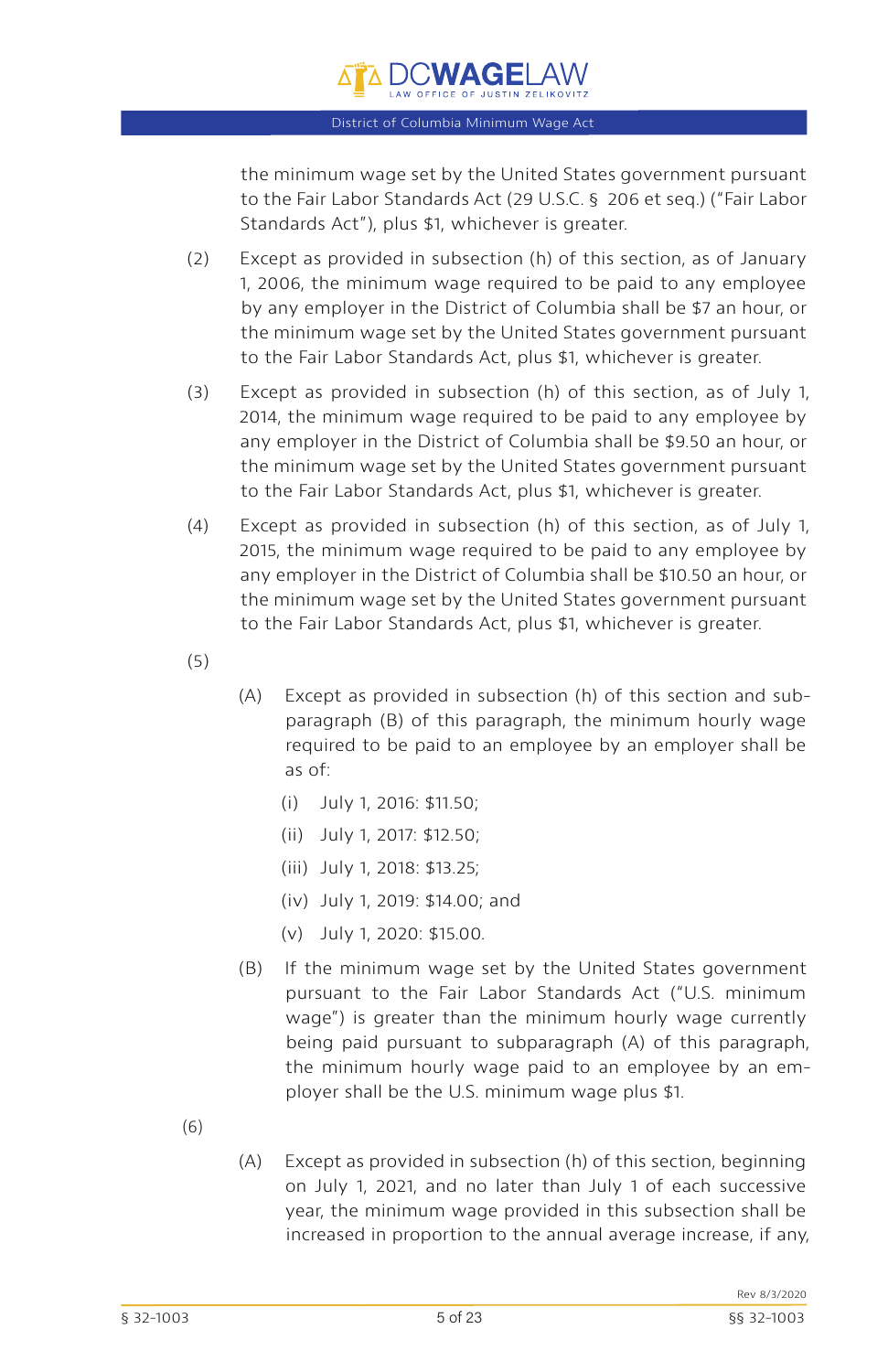

in the Consumer Price Index for All Urban Consumers in the Washington Metropolitan Statistical Area published by the Bureau of Labor Statistics of the United States Department of Labor for the previous calendar year. Any increase under this paragraph shall be adjusted to the nearest multiple of \$.05.

- (B) Repealed.
- (b) A person shall be employed in the District of Columbia when:
	- (1) The person regularly spends more than 50% of their working time in the District of Columbia; or
	- (2) The person's employment is based in the District of Columbia and the person regularly spends a substantial amount of their working time in the District of Columbia and not more than 50% of their working time in any particular state.
- (c) No employer shall employ any employee for a workweek that is longer than 40 hours, unless the employee receives compensation for employment in excess of 40 hours at a rate not less than 1 1/2 times the regular rate at which the employee is employed.
- (d) All workers with disabilities shall be paid at a rate not less than the minimum wage, except in those instances where a certificate has been issued by the United States Department of Labor that authorizes the payment of less to workers with disabilities under § 214(c) of the Fair Labor Standards Act [29 U.S.C. § 214(c)].
- (e) No employer shall be deemed to have violated subsection (c) of this section if the employee works for a retail or service establishment and:
	- (1) The regular rate of pay of the employee is in excess of  $11'_2$  times the minimum hourly rate applicable to the employee under this subchapter; and
	- (2) More than 1/2 of the employee's compensation for a representative period (not less than 1 month) represents commissions on goods or services.
- (f)
- (1) The minimum hourly wage required to be paid by an employer to an employee who receives gratuities ("tipped minimum wage"), provided that the employee actually receives gratuities in an amount at least equal to the difference between the hourly wage paid and the minimum hourly wage as set by subsection (a) of this section, shall be as of:
	- (A) January 1, 2005: \$2.77;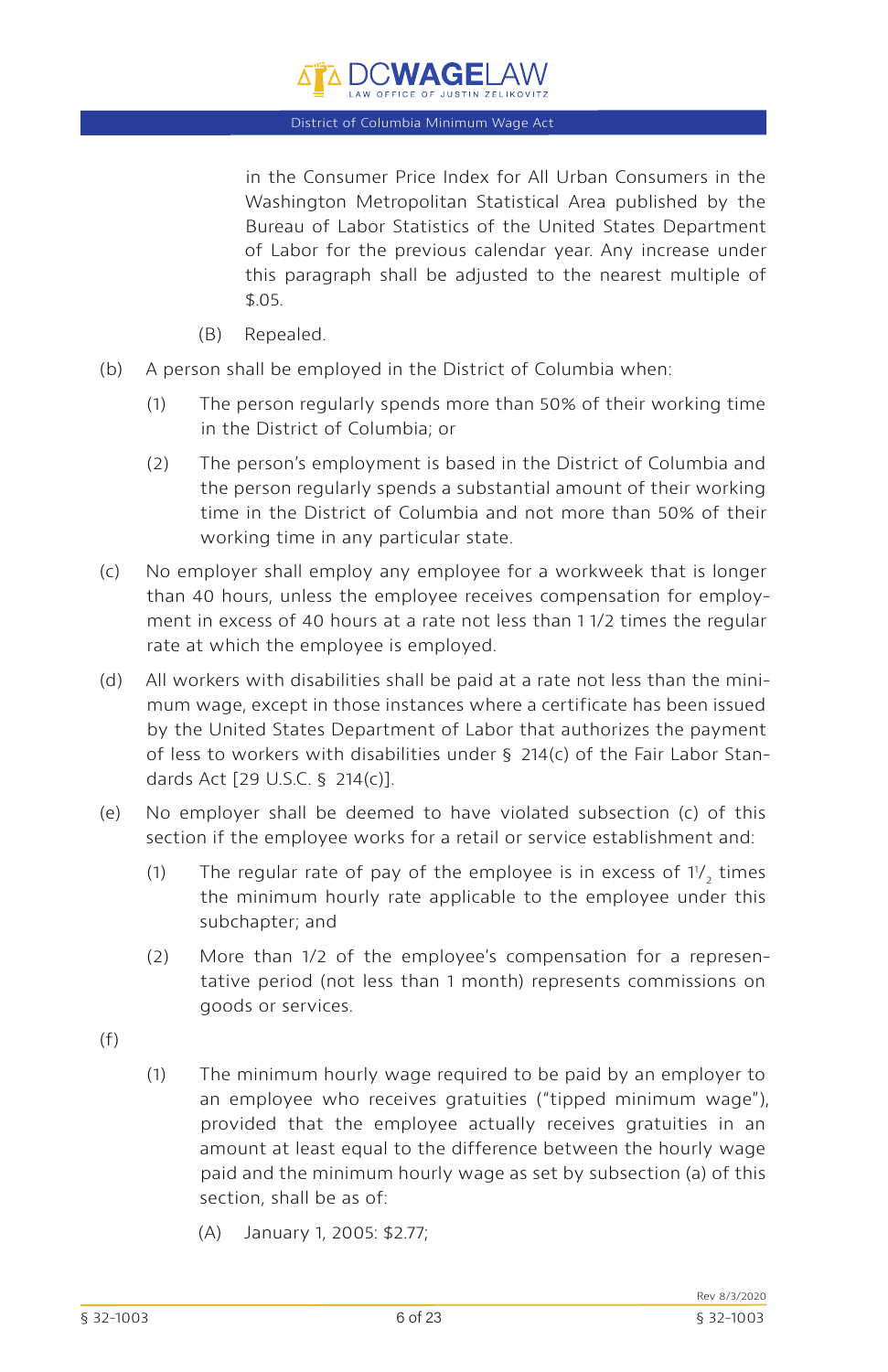- (B) July 1, 2017: \$3.33;
- (C) July 1, 2018: \$3.89:
- (D) July 1, 2019: \$ 4.45; and
- (E) July 1, 2020: \$ 5.00.
- (2) Beginning on July 1, 2021, and no later than July 1 of each successive year, the tipped minimum wage shall be increased in proportion to the annual average increase, if any, in the Consumer Price Index for All Urban Consumers in the Washington Metropolitan Statistical Area published by the Bureau of Labor Statistics of the United States Department of Labor for the previous calendar year. Any increase under this paragraph shall be adjusted to the nearest multiple of \$.05.
- (f-1) The Mayor shall publish in the District of Columbia Register, on the Department of Employment Services website, and make available to employers in a bulletin, the adjusted minimum hourly wage to be paid by an employer to an employee pursuant to subsections (a)(5) and (6) and (f) of this section at least 30 days before an increase is scheduled to go into effect.
- (g) Subsection (f) of this section shall not apply to an employee who receives gratuities, unless:
	- (1) The employer has provided the employee with notice of the following, included in the notice furnished pursuant to § 32-1008(c):
		- (A) The provisions of subsection (f) of this section;
		- (B) If tips are not shared, that the tipped employee shall retain all tips received;
		- (C) If tips are shared, the employer's tip-sharing policy; and
		- (D) The percentage by which tips paid via credit card will be reduced by credit card fees;
	- (2) If the employer uses tip sharing, the employer has posted the tip-sharing policy; and
	- (3) All gratuities received by the employee have been retained by the employee, except that this provision shall not be construed to prohibit the sharing of gratuities among employees who customarily receive gratuities.
- (h) Beginning on July 1, 2019, and no later than July 1 of each successive year, an employer shall pay a security officer working in an office building in the District of Columbia wages, or any combination of wages and benefits, that are not less than the combined amount of the minimum wage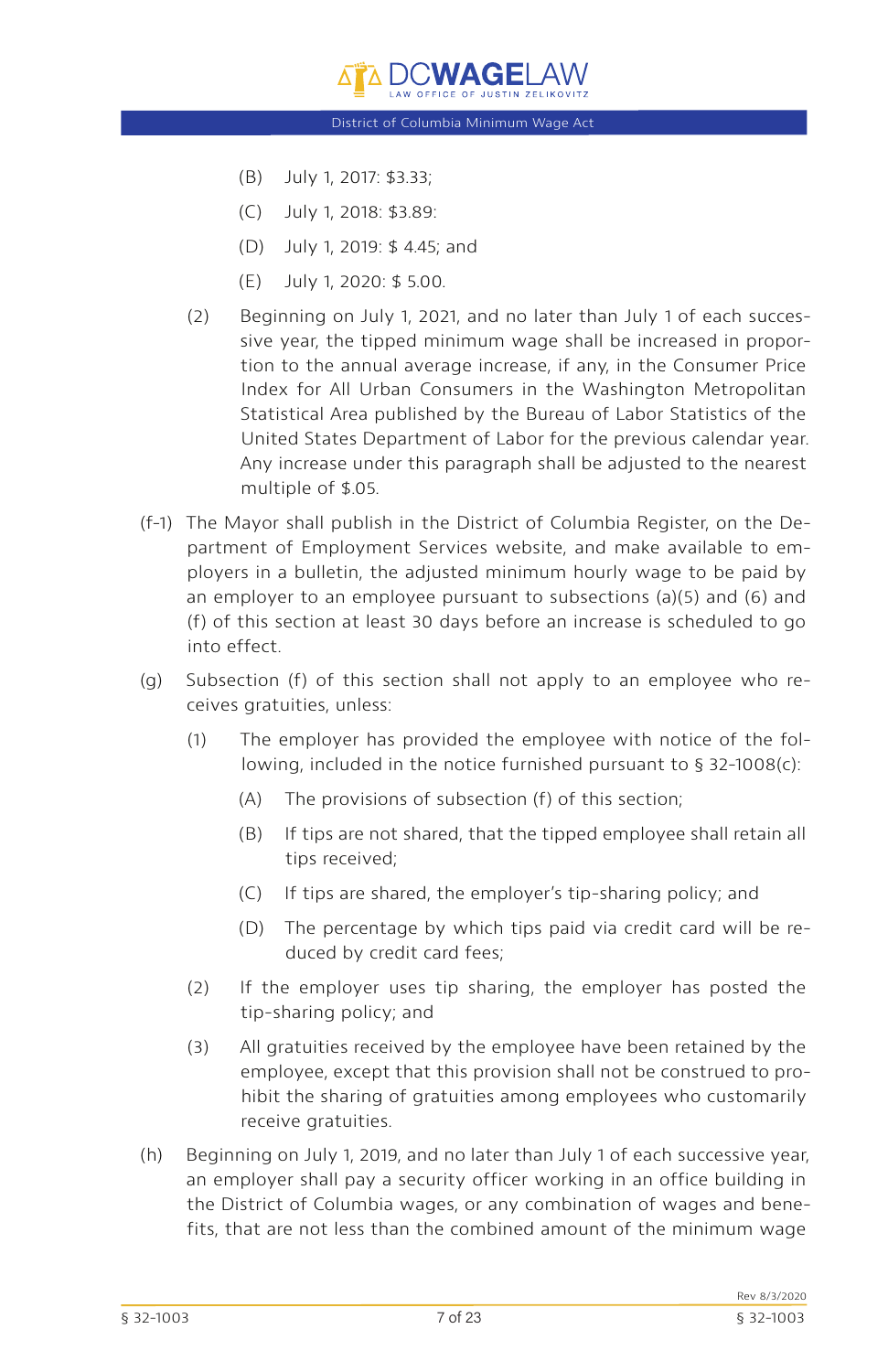$\overline{{\tt A}}$  d.cwagelaw

<span id="page-7-0"></span>and fringe benefit rate in effect on September 1 of the immediately preceding year for the guard 1 classification established by the United States Secretary of Labor pursuant to Chapter 67 of Title 41 of the United States Code (41 U.S.C. § 6701 et seq.), as amended.

## **§ 32-1004. Exceptions.**

- (a) The minimum wage and overtime provisions of § 32-1003 shall not apply with respect to:
	- (1) Any employee employed in a bona fide executive, administrative, or professional capacity, or in the capacity of outside salesman (as these terms are defined by the Secretary of Labor under 201 et seq. of the Fair Labor Standards Act); or
	- (2) Any employee engaged in the delivery of newspapers to the home of the consumer.
- (b) The overtime provisions of  $\S$  32-1003(c) shall not apply with respect to:
	- (1) Any employee employed as a seaman;
	- (2) Any employee employed by a railroad;
	- (3) Any salesman, partsman, or mechanic primarily engaged in selling or servicing automobiles, trailers, or trucks, if employed by a nonmanufacturing establishment primarily engaged in the business of selling these vehicles to ultimate purchasers; or
	- (4) Repealed.
	- (5) Repealed.
	- (6) Any employee employed by a carrier by air who voluntarily exchanges workdays with another employee for the primary purpose of utilizing air travel benefits available to these employees.

## **§ 32-1005. Authority of Mayor.**

- (a) The Mayor or his authorized representative shall have the authority to:
	- (1) Investigate and ascertain the wages of persons employed in any occupation in the District of Columbia;
	- (2) Enter and inspect the place of business or employment of any employer in the District of Columbia in order to:
		- (A) Examine and inspect any books, registers, payrolls, and other records as the Mayor or the Mayor's authorized representative may deem necessary or appropriate;
		- (B) Copy books, registers, payrolls, and other records as the Mayor or the Mayor's authorized representative may deem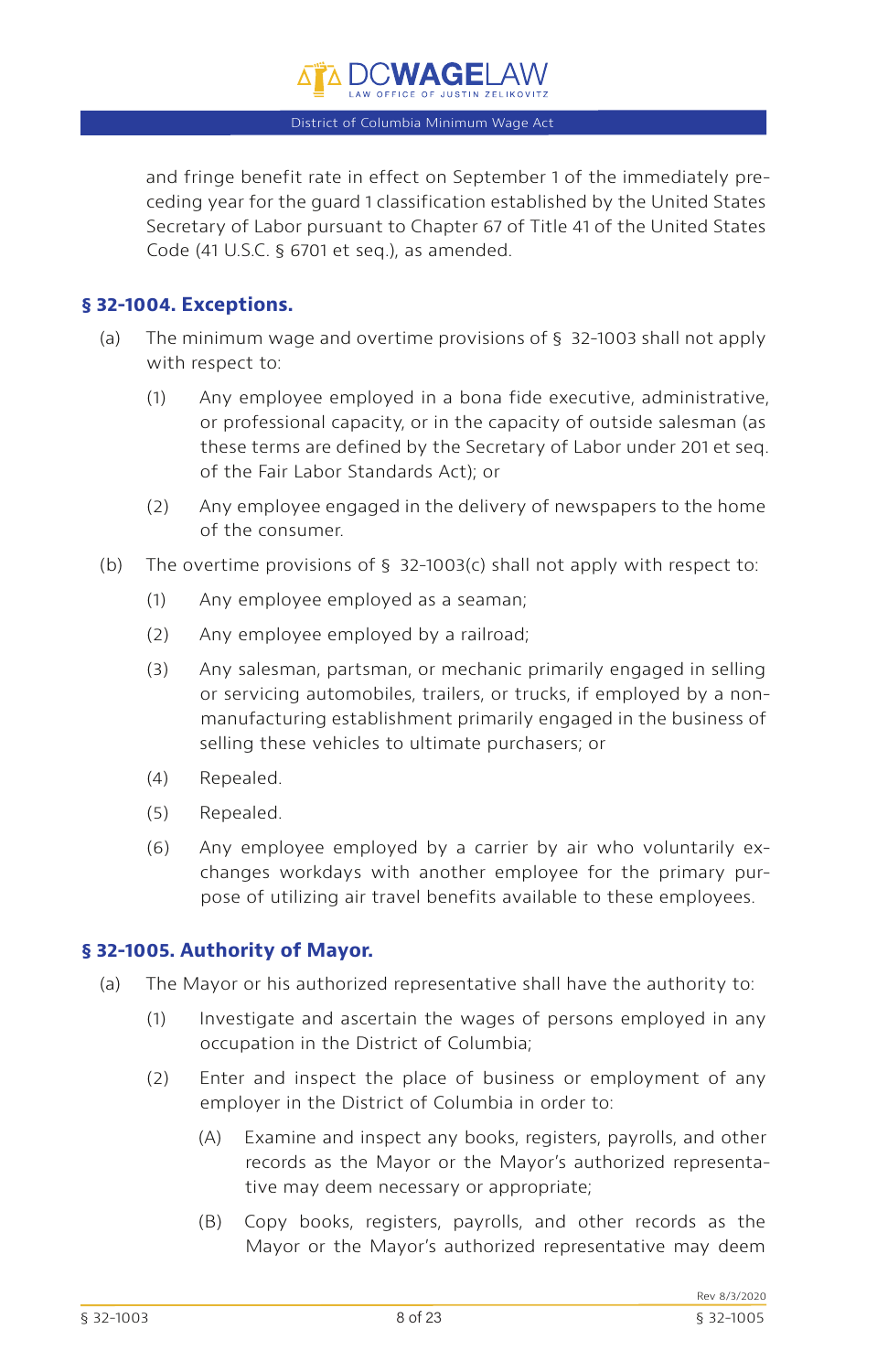necessary or appropriate; and

- <span id="page-8-0"></span>(C) Question an employee for the purpose of ascertaining whether the provisions of this subchapter and the orders and regulations issued thereunder have been and are being complied with; and
- (3) Require from any employer full and correct statements in writing, including sworn statements, with respect to wages, hours, names, addresses, and any other information that pertains to the employment of the employees as the Mayor or the Mayor's authorized representative may deem necessary or appropriate to carry out the purposes of this subchapter.
- (b) The Mayor shall encourage reporting pursuant to this subchapter by keeping confidential, to the maximum extent permitted by applicable laws, the name and other identifying information of the employee or other person reporting a violation during the course of any investigation; provided, that with the authorization of such person, the Mayor may disclose his or her name and identifying information as necessary to conduct a hearing and enforce this subchapter or other employee protection laws.

## **§ 32-1006. Regulatory powers of Mayor.**

- (a) The Mayor shall make and revise regulations, including definitions of terms, as deemed appropriate to carry out the purposes of this subchapter or necessary to prevent its circumvention or evasion and to safeguard the minimum wage rates and the overtime provisions established by this subchapter.
- (b) The Mayor shall make regulations in order to:
	- (1) Provide reasonable allowances for board, lodging, or services customarily furnished by employers to employees; and
	- (2) Provide allowances for other special conditions or circumstance that may be usual in a particular employer-employee relationship.
- (c) The Mayor may make regulations in order to:
	- (1) Define and govern the employment of workers under 18 years of age and provide minimum wages for these workers at a rate lower than that specified in § 32-1003;
	- (2) Govern piece rates, bonuses, and commissions in relation to time rates;
	- (3) Govern part-time rates;
	- (4) Govern minimum daily wages;
	- (5) Relate to wage provisions governing split shifts and excessive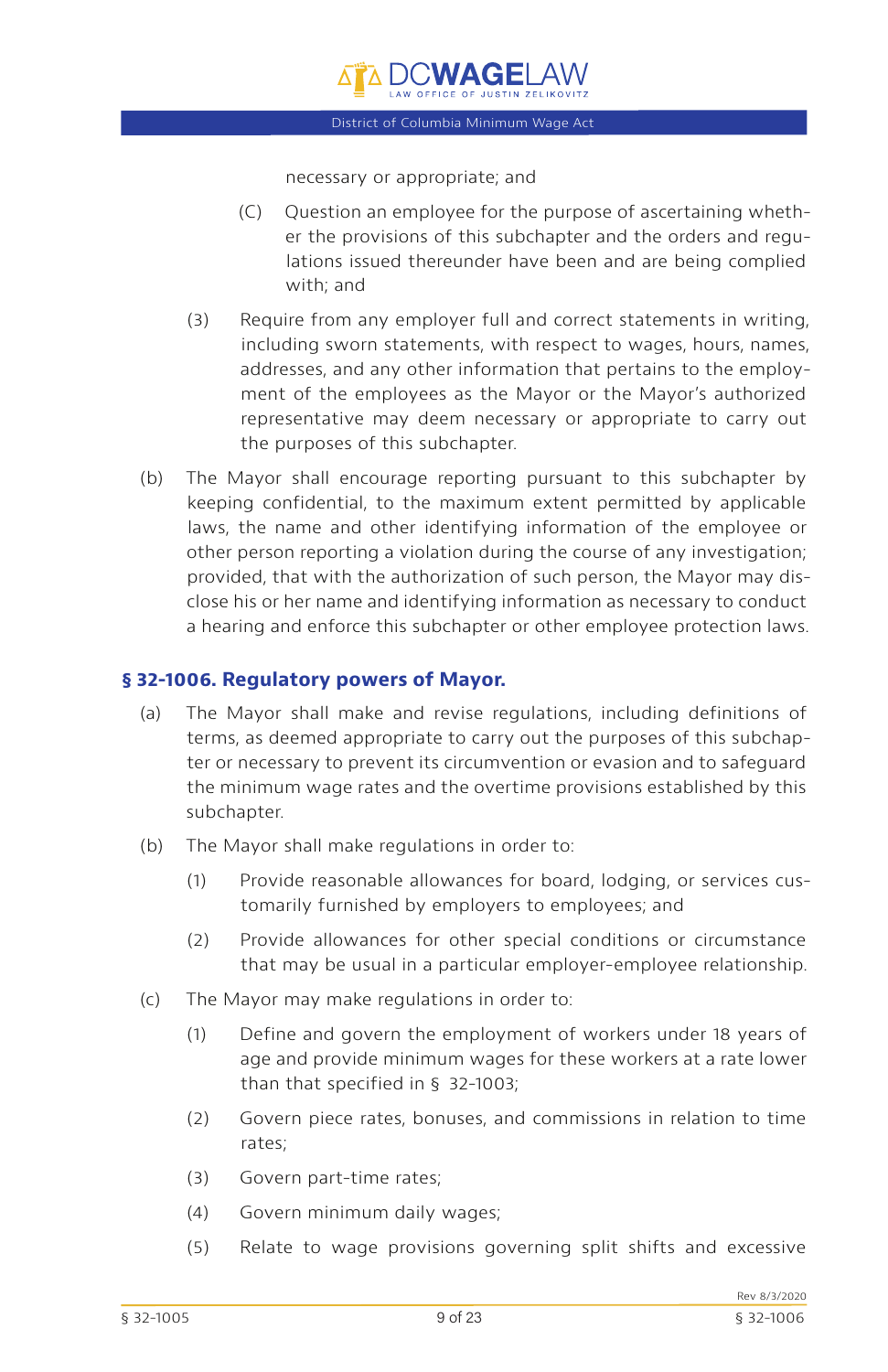spread of hours; and

- <span id="page-9-0"></span>(6) Govern uniforms, tools, travel, and other items of expense incurred by employees as a condition of employment.
- (d) The Council of the District of Columbia shall review and make recommendations, as needed, to the Mayor or the Mayor's authorized representative, to ensure that the minimum wage set by the federal government, plus \$1, is fair and adequate for employees in the District of Columbia.

## **§ 32-1007. Investigatory powers of Mayor.**

- (a) The Mayor and the Attorney General shall each have the power to administer oaths and require by subpoena the attendance and testimony of witnesses, the production of all books, registers, and other evidence relative to any matters under investigation, at any public hearing, or at any meeting of any committee or for the use of the Mayor or the Attorney General in securing compliance with this subchapter.
- (b) In case of disobedience to a subpoena, the Mayor or the Attorney General may invoke the aid of the Superior Court of the District of Columbia to require the attendance and testimony of witnesses and the production of documentary evidence.
- (c) In case of contumacy or refusal to obey a subpoena, the Court may issue an order to require an appearance before the Mayor or the Attorney General, the production of documentary evidence, and the giving of evidence.
- (d) A person or an entity to whom a subpoena has been issued may move to quash or modify the subpoena.
- (e) Any failure to obey the order of the Court may be punished by the Court as contempt.

## **§ 32-1007.01. Reporting.**

The Mayor shall submit biannually a report to the Council regarding any audits or inspections conducted related to compliance with this subchapter or any regulation issued pursuant to this subchapter. Each report shall include:

- (1) The number of employers inspected for compliance due to complaints received, categorized by size of the employer based on the number of employees;
- (2) The number of employers inspected for compliance as a result of a random audit, categorized by size of the employer based on the number of employees;
- (3) The number of violations, by type of violation; and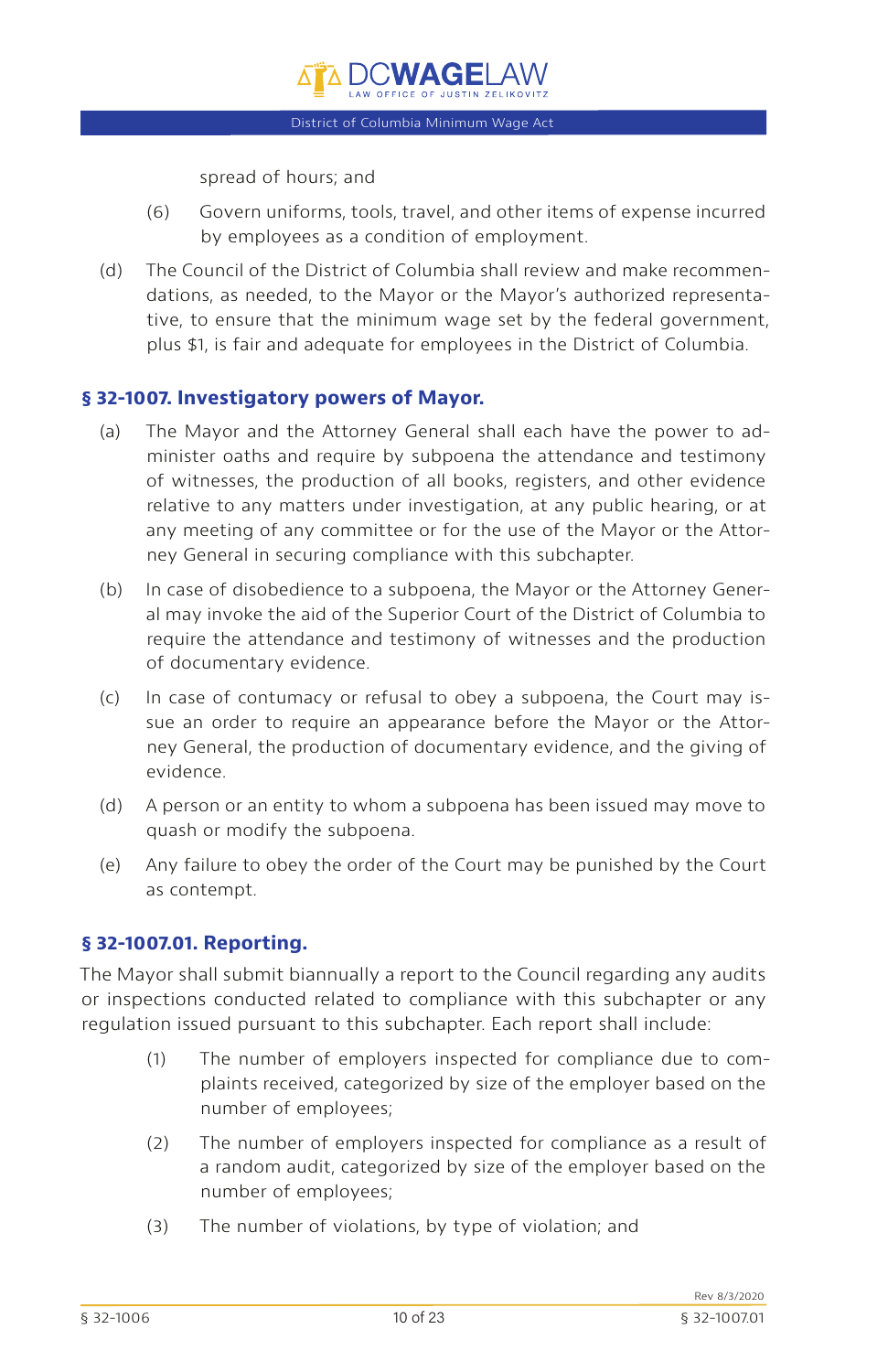# District of Columbia Minimum Wage Act D.C. WAGE!

<span id="page-10-0"></span>(4) An explication of the actions the Mayor took pursuant to § 32-1011 against each employer charged with violating this subchapter or any regulation issued pursuant to this subchapter, including a list of fines assessed against the employer.

## **§ 32-1008. Duties of employers; open records.**

- (a)
- (1) Every employer subject to any provision of this subchapter or of any regulation or order issued under this subchapter shall make, keep, and preserve for a period of not less than 3 years or the prevailing federal standard at the time the record is created, which shall be identified in rules issued pursuant to this chapter, whichever is greater, a record of:
	- (A) The name, address, and occupation of each employee;
	- (B) A record of the date of birth of any employee under 19 years of age;
	- (C) The rate of pay and the amount paid each pay period to each employee;
	- (D) The precise times worked each day and each workweek by each employee, except for employees who are not paid on an hourly basis and who are exempt from the minimum wage and overtime requirements under § 32-1004(a); and
	- (E) Any other records or information as the Mayor shall prescribe by regulation as necessary or appropriate for the enforcement of the provisions of this subchapter or of the regulations issued under this subchapter.
- $(2)$
- (A) Any records shall be open and made available for inspection or transcription by the Mayor, the Mayor's authorized representative, or the Office of the Attorney General upon demand at any reasonable time. An employer shall furnish to the Mayor, the Mayor's authorized representative, or the Office of the Attorney General on demand a sworn statement of records and information upon forms prescribed or approved by the Mayor or Attorney General.
- (B) No employer may be found to be in violation of subparagraph (A) of this paragraph unless the employer had an opportunity to challenge the Mayor or Attorney General's demand before a judge, including an administrative law judge.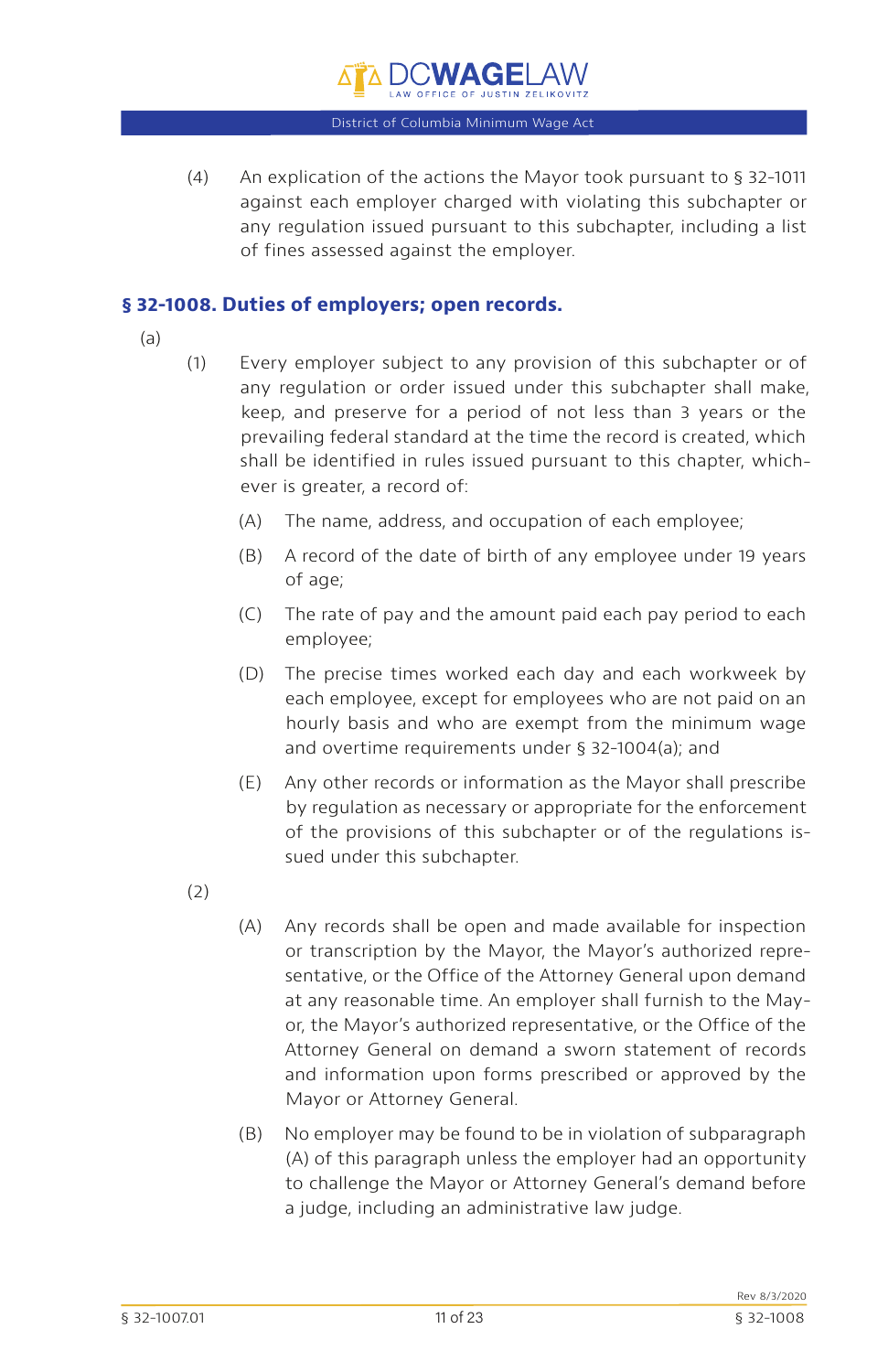

À DC**wage**lan

- (a-1) Beginning January 1, 2020, an employer that employs an employee who is paid in accordance with § 32-1003(f), except for a hotel employer, shall use a third-party payroll business to prepare the payroll for the employer.
- (b) Every employer shall furnish to each employee at the time of payment of wages an itemized statement showing the following:
	- (1) Date of the wage payment;
	- (2) Gross wages paid;
	- (3) Deductions from and additions to wages, including a separate line for gratuities;
	- (4) Net wages paid;
	- (5) Hours worked during the pay period;
	- (6) Employee's tip-declaration form for the pay period, delineating cash tips and credit-card tips; and
	- (7) Any other information as the Mayor may prescribe by regulation.
- (c) Every employer, except as specified in § 32-1008.01, shall furnish to each employee at the time of hiring, and whenever any of the information contained in the written notice changes, a written notice in English; provided, that if the Mayor has made a sample template available in a language other than English that the employer knows to be the employee's primary language or that the employee requests, the employer shall furnish the written notice to the employee in that other language also. The notice required by this subsection shall contain:
	- (1) The name of the employer and any "doing business as" names used by the employer;
	- (2) The physical address of the employer's main office or principal place of business, and a mailing address, if different;
	- (3) The telephone number of the employer;
	- (4) The employee's rate of pay and the basis of that rate, including: by the hour, shift, day, week, salary, piece, commission, any allowances claimed as part of the minimum wage, including tip, meal, or lodging allowances, or overtime rate of pay, exemptions from overtime pay, living wage, exemptions from the living wage, and the applicable prevailing wages;
	- (4A) The employer's tip-sharing policy, consistent with the requirements of § 32-1003(g)(1)(B) through (D);
	- (5) The employee's regular payday designated by the employer in accordance with § 32-1302; and
	- (6) Any such other information as the Mayor considers material and necessary.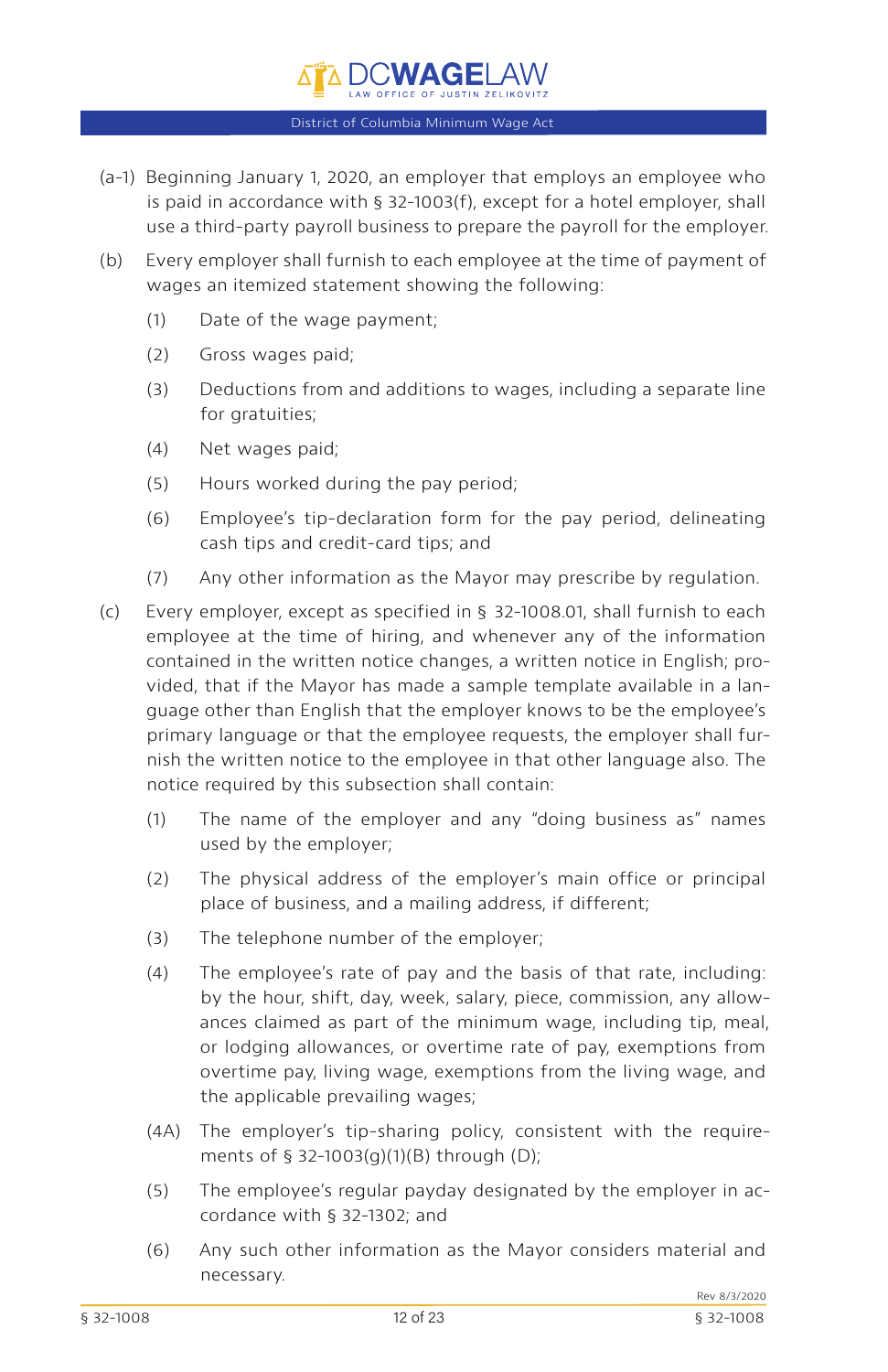

<span id="page-12-0"></span>(d)

(1)

- (A) Within 90 days after February 26, 2015, and within 30 days of any change to the information contained in the prior written notice, an employer, except in those instances where notice is provided pursuant to § 32-1008.01, shall furnish each employee with an updated notice containing the information required under subsection (c) of this section in English and in any additional language required by subsection (c) of this section.
- (B) To show proof of compliance with these notice requirements, an employer shall retain either copies of the written notice furnished to employees that are signed and dated by the employer and by the employee acknowledging receipt or electronic records demonstrating that the employee received and acknowledged the notice via email or other electronic means.
- (C) Notwithstanding subparagraph (A) of this paragraph, if an employer revises its tip-out policy, the employer shall provide employees with the proposed new policy before its implementation by the employer.
- (2) If an employer fails to comply with this subsection or subsection (c) of this section, the failure shall constitute evidence weighing against the credibility of the employer's testimony regarding the rate of pay promised.
- (3) The period prescribed in § 32-1308(c) shall not begin until the employee is provided all itemized statements and written notice required by this section.
- (e) The Mayor shall make available for employers a sample template of the notice within 60 days of February 26, 2015. On or before February 26, 2017, the Mayor also shall publish online a translation of the sample template in any languages required for vital documents pursuant to § 2-1933. The Mayor shall also publish online translations of the sample template in any additional languages the Mayor considers appropriate to carry out the purposes of this section.

## **§ 32-1008.01. Notice requirements for temporary staffing firms.**

- (a)
- (1) A temporary staffing firm shall furnish to each employee at the time of the initial interview or hire a notice that is signed and dated by the temporary staffing firm and the employee containing the information required by § 32-1008(c). The notice shall be provided in English and, if the Mayor has made available a translation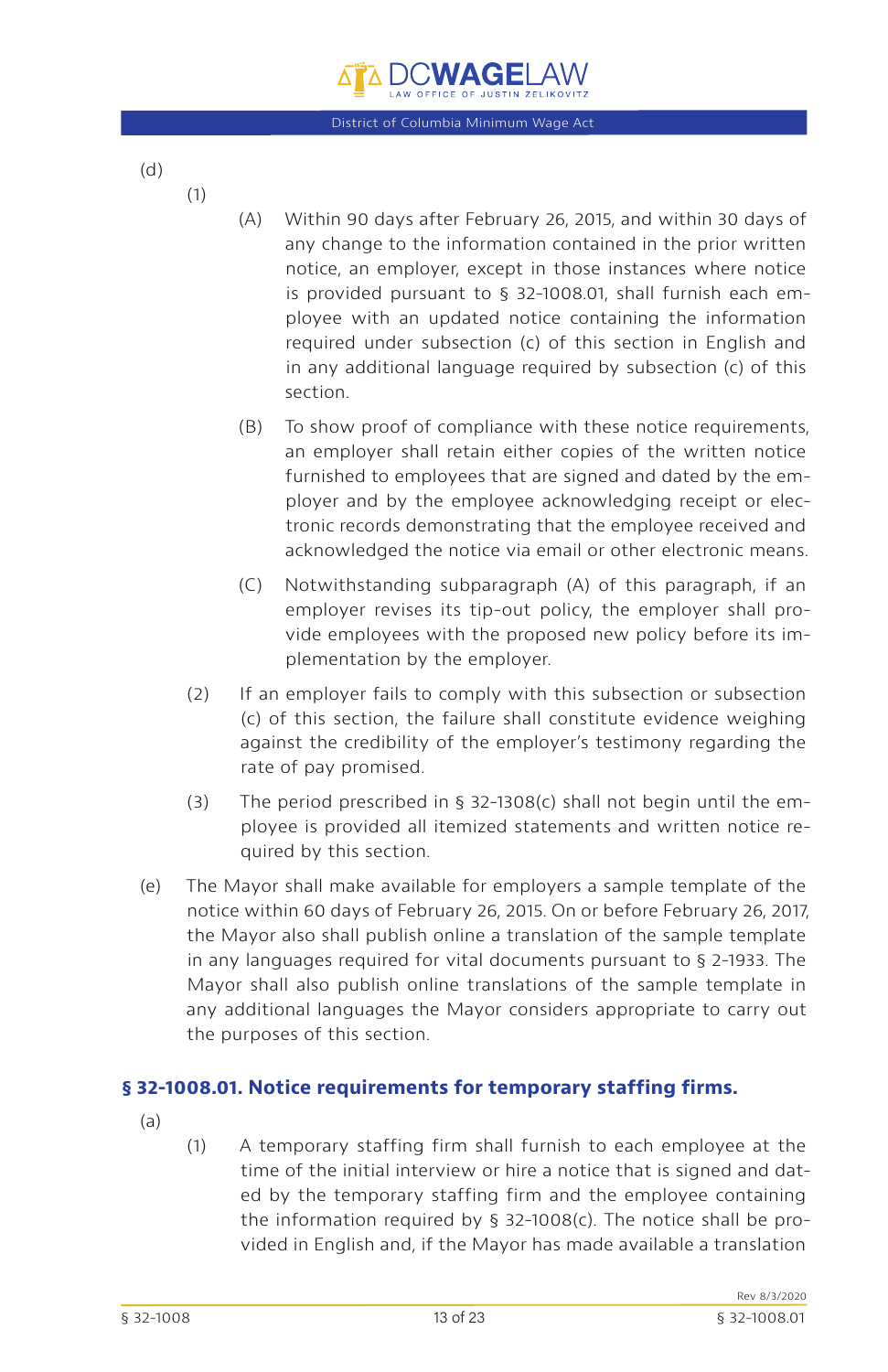# **DCWAGELAW** District of Columbia Minimum Wage Act

of the sample template in a language that is known by the temporary staffing firm to be the employee's primary language or that the employee requests, the temporary staffing firm shall furnish written notice to the employee in that other language also.

- (2) For the purposes of the notice:
	- (A) If a specific rate of pay has not been determined at the time of the initial interview or hire, a temporary staffing firm shall provide the employee with a range of potential wages the employee will likely earn based upon the qualifications of the employee and the suitability of the assignment;
	- (B) The range of potential hourly wages may not be excessively broad and must be based on a good-faith estimate of the typical wage earned by similarly qualified employees working at assignments similar to those for which the employee is eligible and likely to be assigned; and
	- (C) If a fixed, designated payday has not been established at the time of the initial interview or hire, a temporary staffing firm shall inform the employee that the payday may vary depending upon the usual practice at the assignment.
- (b) When a temporary staffing firm assigns an employee to perform work at, or provide services for, a client, the temporary staffing firm shall furnish the employee a written notice in English, and in another language that the employer knows to be the employee's primary language or that the employee requests, if a sample template has been made available pursuant to subsection (c) of this section, of:
	- (1) The specific designated payday for the particular assignment;
	- (2) The actual rate of pay for the assignment and the benefits, if any, to be provided;
	- (3) The overtime rate of pay the employee will receive, or, if applicable, inform the employee that the position is exempt from additional overtime compensation and the basis for the overtime exemption;
	- (4) The location and name of the client employer and the temporary staffing firm;
	- (5) The anticipated length of the assignment;
	- (6) Whether training or safety equipment is required and who is obligated to provide and pay for the equipment;
	- (7) The legal entity responsible for workers' compensation, should the employee be injured on the job; and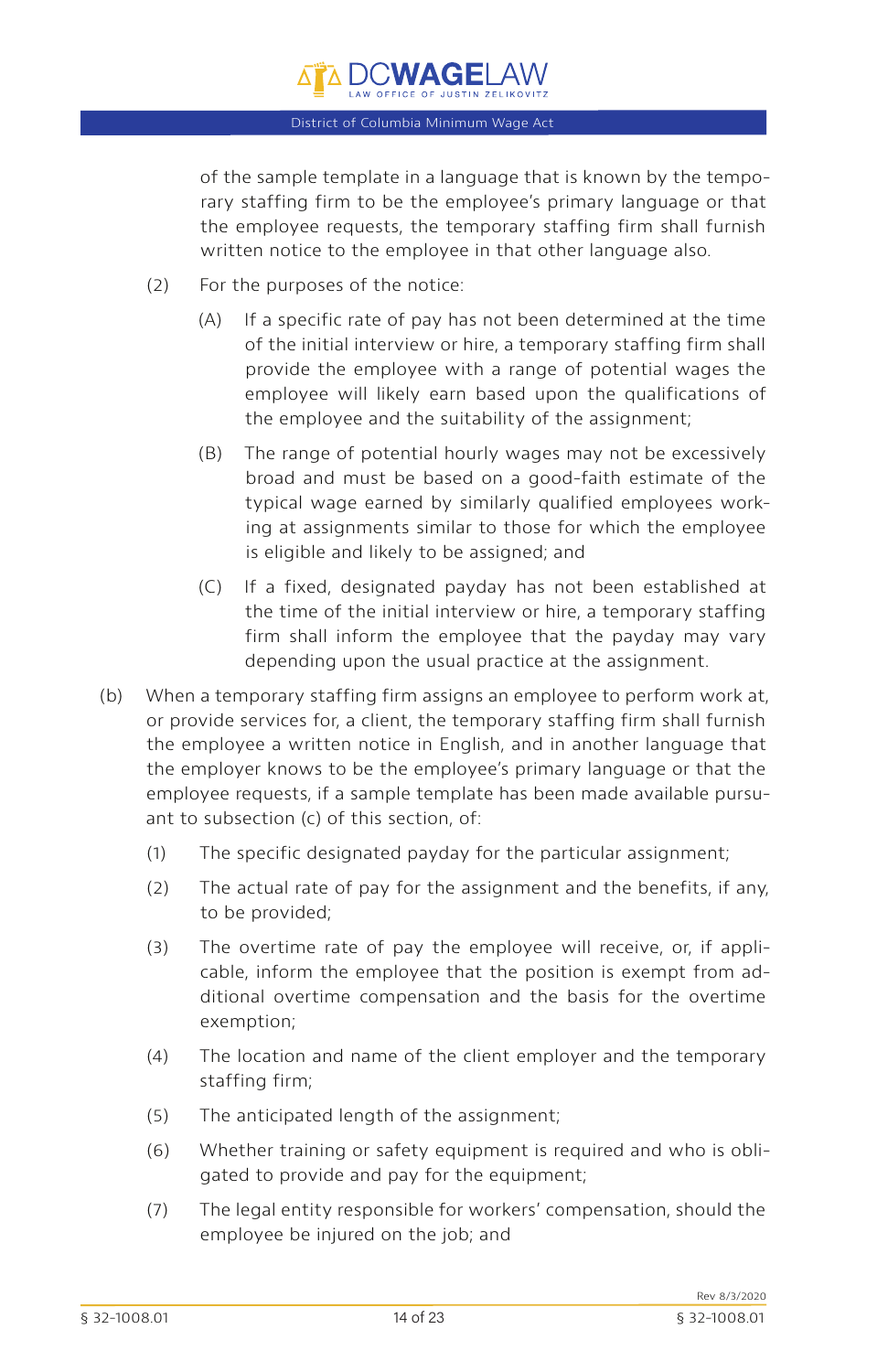

**DCWAGELAW** 

- <span id="page-14-0"></span>(8) Information about how to contact the designated enforcement agency for concerns about safety, wage and hour, or discrimination.
- (c) On or before February 26, 2017, the Mayor shall publish online a translation of the sample template of the notice required by this section in any language required for vital documents pursuant to § 2-1933. The Mayor shall also publish online translations of the sample template in any additional languages the Mayor considers appropriate to carry out the purposes of this section.
- (d) For the purposes of this section:
	- (1) The term "temporary staffing firm" means a business that recruits and hires its own employees and assigns those employees to perform work at or services for another organization, to support or supplement the other organization's workforce, or to provide assistance in special work situations such as employee absences, skill shortages, seasonal workloads, or to perform special assignments or projects.
	- (2) Electronic mail, text messaging, facsimile, and regular mail shall each constitute written notice.

## **§ 32-1009. Posting of act and regulations on premises; distribution of copies to employers.**

- (a) Every employer who is subject to any provision of this subchapter or any regulation issued under this subchapter shall keep a copy or summary of this subchapter and any applicable regulation issued under this subchapter, in a form prescribed or approved by the Mayor, posted in a conspicuous and accessible place in or about the premises at which any employee covered by the regulation is employed. If an employer fails to comply with this requirement, the period prescribed in § 32-1308(c) shall not begin until the employer posts or provides the required notice.
- (b) Employers shall be furnished copies or summaries of this subchapter by the Mayor without charge, in accordance with subchapter II of Chapter 19 of Title 2 [§ 2-1931 et seq.].
- (c) Employers shall be furnished with copies or summaries of this subchapter within 60 days of February 26, 2015. An employer shall not be liable for failure to post notice if the Mayor has failed to provide to the employer the notice required by this section.

## **§ 32-1009.01. Notice requirements for tipped wages.**

- (a)
- (1)

(A) As of January 1, 2020, the third-party payroll business,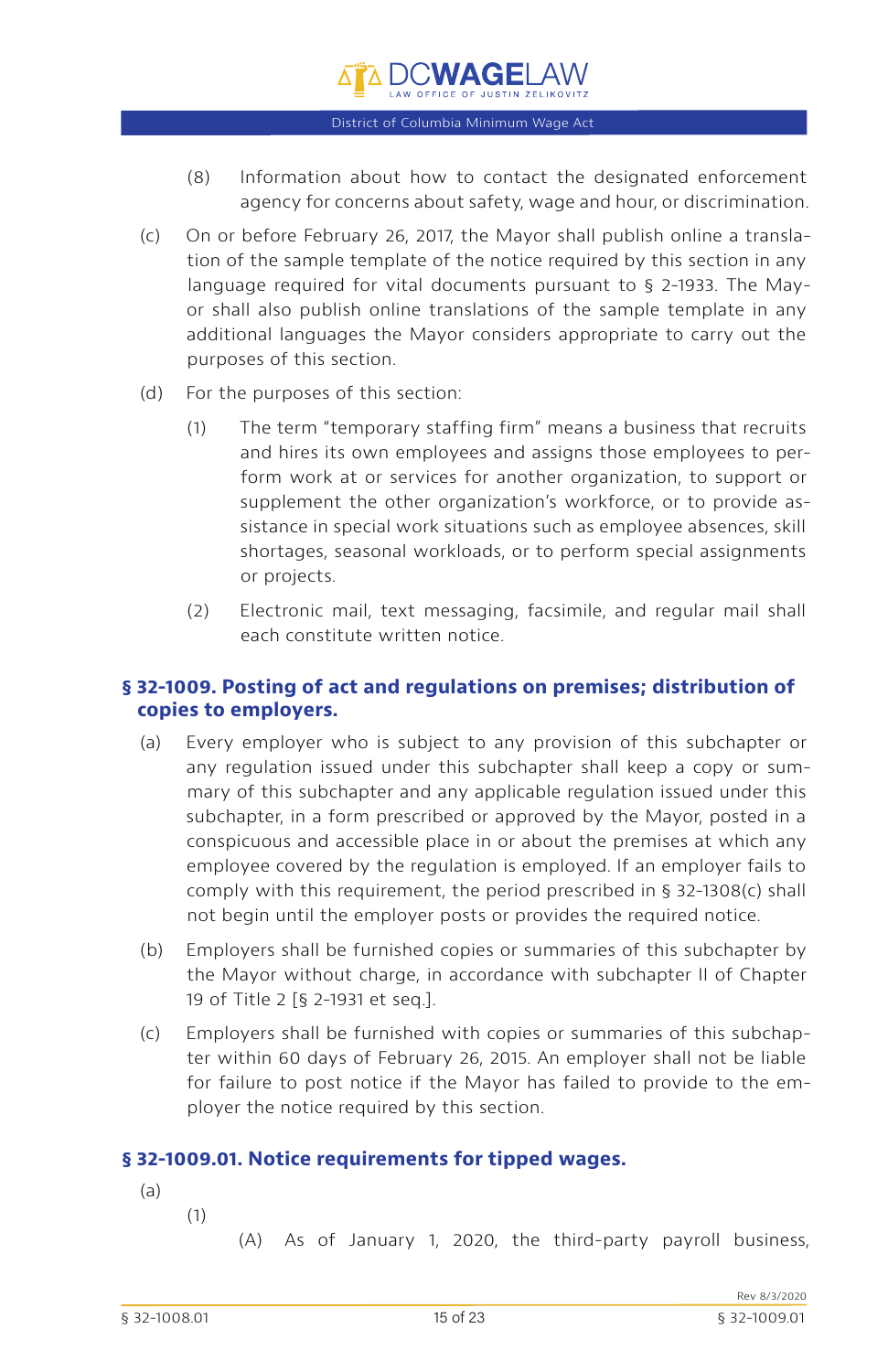

required pursuant to § 32-1008(a-1) to process payroll for an employer that employs an employee who is paid in accordance with § 32-1003(f), shall submit a quarterly report to the Mayor no later than 30 days after the end of each quarter certifying that each employee was paid at least the required minimum wage, including gratuities.

- (B) Before January 1, 2020, an employer that employs an employee who is paid in accordance with § 32-1003(f) shall submit a quarterly report to the Mayor no later than 30 days after the end of each quarter certifying that each employee was paid at least the required minimum wage, including gratuities.
- (C) A hotel employer that employs an employee who is paid in accordance with § 32-1003(f) shall submit a quarterly report to the Mayor no later than 30 days after the end of each quarter certifying that each employee was paid at least the required minimum wage, including gratuities.
- (2) Each quarterly report submitted pursuant to this subsection shall include and itemize the following information:
	- (A) Name of each employee;
	- (B) Number of hours each employee worked each week during the quarter for which the report is being provided;
	- (C) The total pay, including gratuities, received by each employee each week during the quarter for which the report is being provided;
	- (D) Average weekly wage for each employee during the quarter for which the report is being provided; and
	- (E) The employer's current tip-out policy that the employer supplied to the third-party payroll business for calculation of wages during the quarter.
- (b)
- (1) The Mayor shall create an Internet-based portal for online reporting of the quarterly wage reports required by subsection (a) of this section.
- (2) An employer shall submit its quarterly wage reports online unless the employer claims that online reporting creates a hardship, in which case the employer shall submit its reports in hard-copy form.
- (3) The Mayor shall provide reporting requirements training to educate employers about the reporting requirements and use of the Internet-based portal.
- (c) Repealed.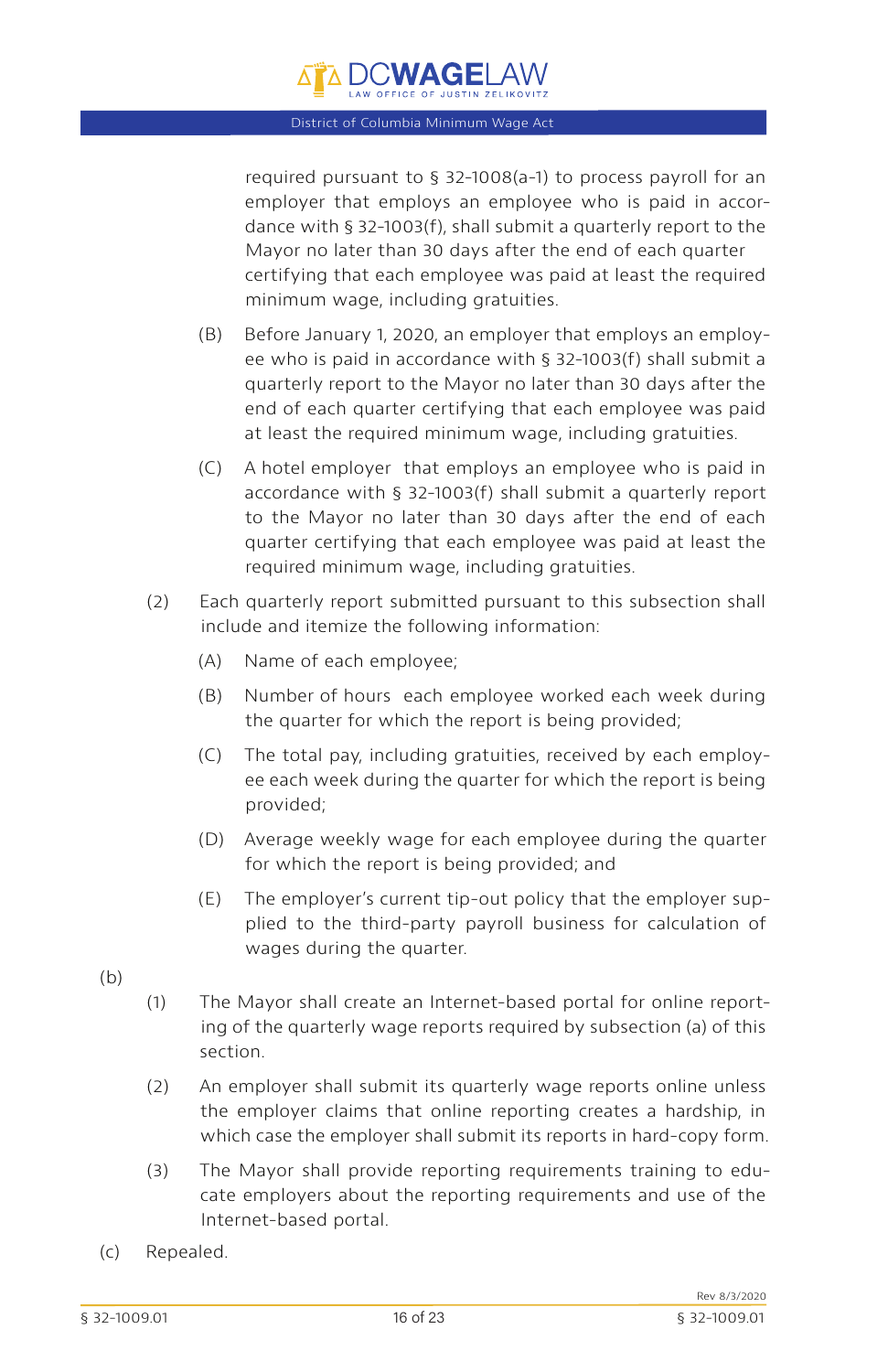## <span id="page-16-0"></span>**§ 32-1009.02. Tipped Workers Coordinating Council. [Not funded].**

- (a) There is established the Tipped Workers Coordinating Council ("Coordinating Council").
- (b) The Coordinating Council shall be a partnership of tipped workers, employers, and public agencies that promotes a high-quality response to tipped-worker cases of wage theft and unfair labor practices.
- (c) Members of the Coordinating Council shall consist of the following persons:
	- (1) The Director of the Department of Employment Services, or his or her designee;
	- (2) The Director of the Office of Nightlife and Culture, or his or her desianee:
	- (3) The Director of the Department of Consumer and Regulatory Affairs, or his or her designee;
	- (4) The Director of the Office of Human Rights, or his or her designee;
	- (5) A representative from the Restaurant Association of Metropolitan Washington;
	- (6) A representative from the Hotel Association of Washington, D.C.;
	- (7) Two representatives, appointed by the Mayor, from District-based organizations that engage in policy or advocacy for tipped workers; and
	- (8) Three representatives, appointed by the Chairman of the Council as follows:
		- (A) Two representatives from District-based organizations that engage in policy or advocacy for tipped workers; and
		- (B) One representative shall be an employer that employs an employee who is paid in accordance with § 32-1003(f), but is not part of the restaurant or hotel industry.
- (d) The term of office for each representative provided for in subsection (c) (5), (6), (7), and (8) of this section shall be for 3 years; provided, that the initial term of:
	- (1) One of the representatives appointed by the Mayor from a District-based organization that engages in policy or advocacy for tipped workers and one of the representatives appointed by the Chairman of the Council from a District-based organization that engages in policy or advocacy for tipped workers shall be for 2 years; and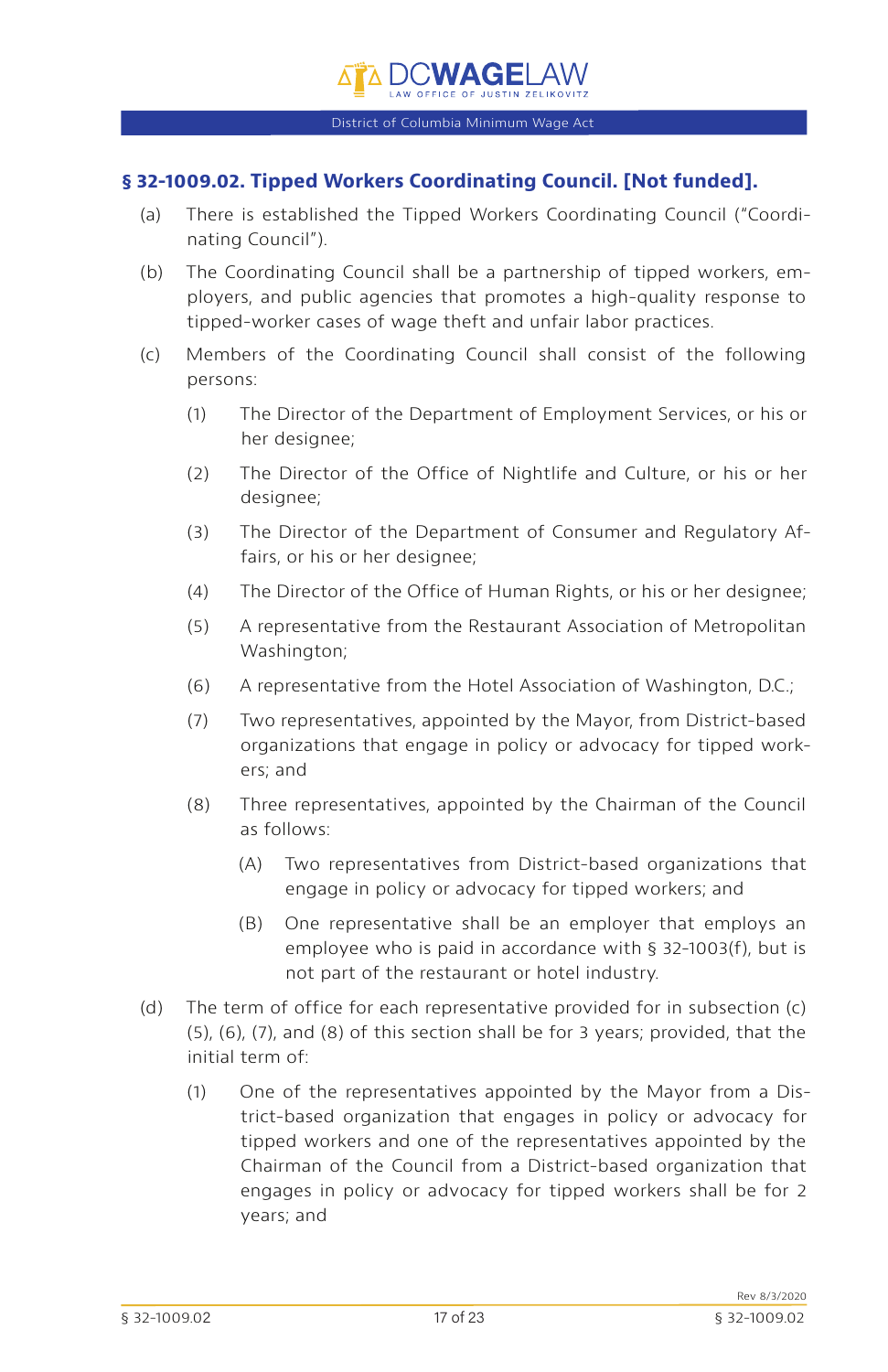À DC**WAGE**law

- <span id="page-17-0"></span>(2) One of the representatives appointed by the Mayor from a District-based organization that engages in policy or advocacy for tipped workers and one of the representatives appointed by the Chairman of the Council from a District-based organization that engages in policy or advocacy for tipped workers shall be for one year.
- (e) A representative who is appointed to fill a vacancy that occurs before the expiration of a representative's full term shall serve only the unexpired portion of the term.
- (f)
- (1) The Coordinating Council shall hold its initial meeting no later than 90 days after the date this section becomes applicable [for applicability date, see D.C. Law 22-196, § 8].
- (2) At the initial meeting, one non-governmental member of the Coordinating Council shall be elected as chairperson by a majority of the Coordinating Council members.
- (g) The Coordinating Council shall establish its own procedures and requirements with respect to the place at which and the manner in which it will conduct its meetings.
- (h) The Coordinating Council shall:
	- (1) Improve coordination and functioning of the wage policies for tipped workers, investigations into wage theft involving tipped workers, and reporting mechanisms for tipped workers;
	- (2) Conduct regular and anonymous case reviews of all parties involved in claims of wage violations for tipped workers; and
	- (3) Develop a protocol to ensure that feedback and recommendations from case reviews are incorporated into the Department of Employment Services's policies, procedures, practices, training, and decisions to re-examine investigations, when applicable.

## **§ 32-1010. Violations.**

- (a) It shall be unlawful for any employer to:
	- (1) Violate any of the provisions of this subchapter or any of the provisions of any regulation issued under this subchapter;
	- (2) Violate any of the provisions of §§ 32-1008, 32-1009 and 32-1009.01 or any regulation made under the provisions of § 32-1006, or to make any statement, report, or record filed or kept pursuant to the provisions of §§ 32-1008 and 32-1009.01 or any regulation or order issued under § 32-1006 knowing the statement, report, or record to be false in a material respect;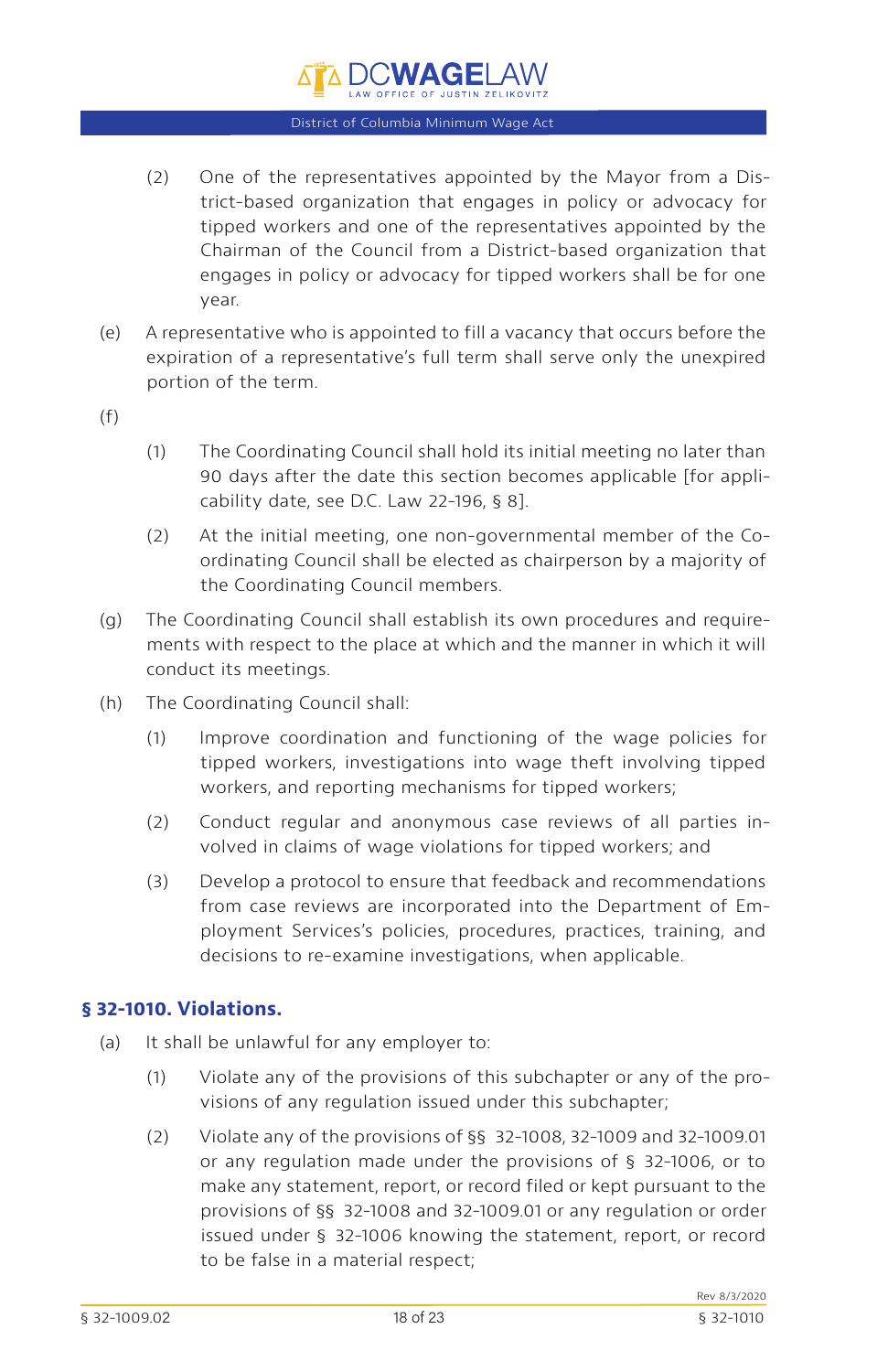

- <span id="page-18-0"></span>(3) Discharge, threaten, penalize, or in any other manner discriminate or retaliate against any employee or person because that employee or person has:
	- (A) Made or is believed to have made a complaint to his or her employer, the Mayor, the Attorney General for the District of Columbia, any federal or District employee, or to any other person that the employer has engaged in conduct that the employee, reasonably and in good faith, believes violates any provision of this subchapter, or any regulation promulgated pursuant to this subchapter;
	- (B) Caused to be instituted or is about to institute a proceeding under or related to this subchapter;
	- (C) Provided information to the Mayor, or the Attorney General for the District of Columbia, or any federal or District of Columbia employee;
	- (D) Testified or is about to testify in an investigation or any proceeding filed under this subchapter; or
	- (E) Exercised rights protected under this subchapter.
- (4) Hinder or delay the Mayor or the Mayor's authorized representative in the enforcement of this subchapter, to refuse to admit the Mayor or the Mayor's authorized representative to any place of employment upon demand, to refuse to make available any record to the Mayor or Mayor's authorized agent required to be made, kept, or preserved under this subchapter, or to fail to post a summary or copy of this subchapter or of any applicable regulation or order, as required under § 32-1009.
- (b) An employee complaint or other communication need not make explicit reference to any section or provision of this subchapter to trigger the protections of this section. The employer, or any person acting on behalf of the employer, taking adverse action against an employee within 90 days of an employee or other person's engagement in the activities set forth in subsection (a) of this section shall raise a presumption that the action is retaliation. The presumption may be rebutted by clear and convincing evidence that the action was taken for other permissible reasons.

## **§ 32-1011. Penalties; prosecution.**

- (a) Any person who willfully or negligently violates any of the provisions of § 32-1010 shall, upon conviction, be subject to a fine of not more than \$10,000, or to imprisonment of not more than 6 months, or both.
- (b) No person shall be imprisoned under this section except for an offense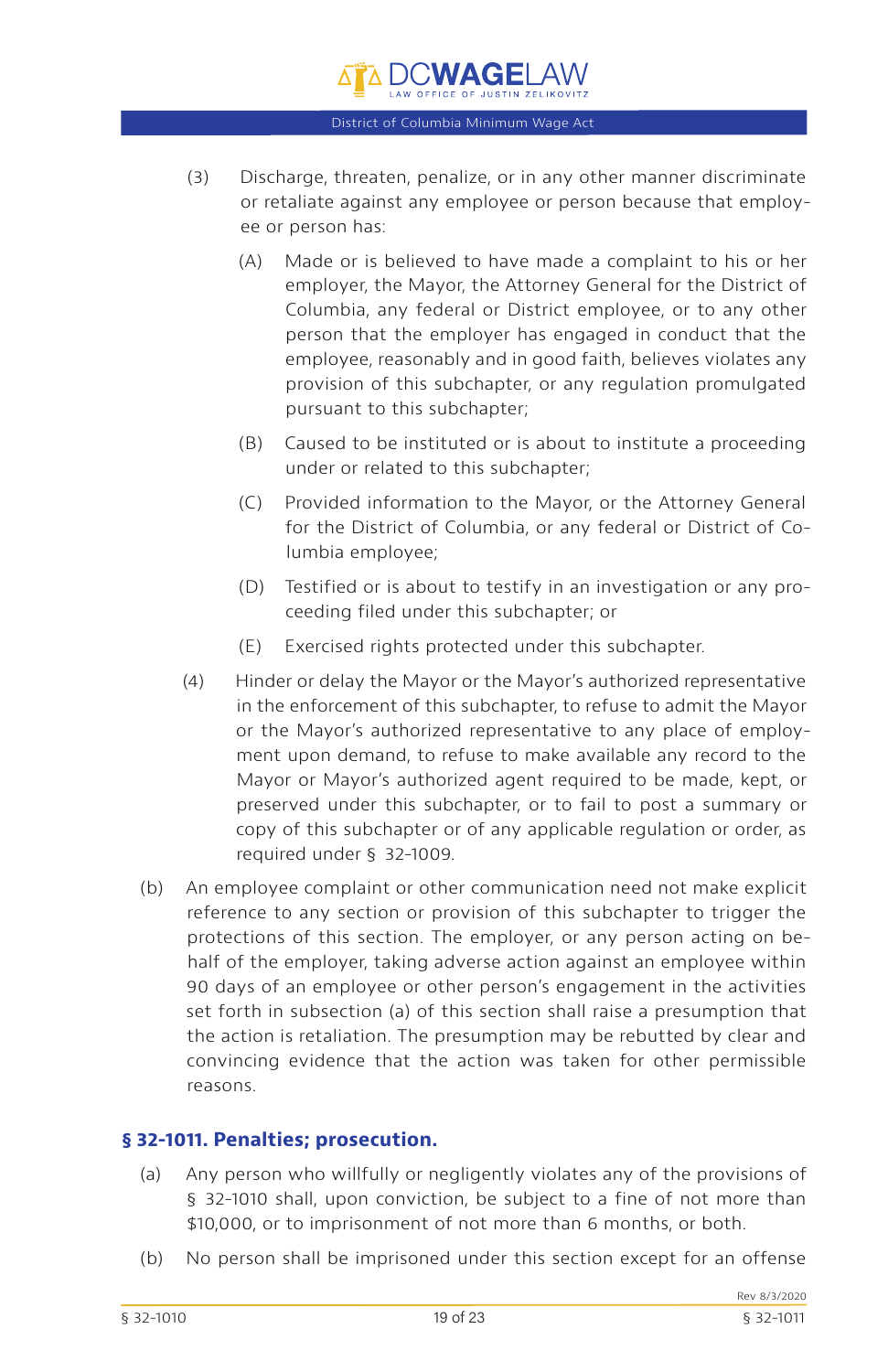committed willfully or after the conviction of that person for a prior offense under this section.

- (c) Prosecutions for violations of this subchapter shall be in the Superior Court of the District of Columbia and shall be conducted by the Attorney General for the District of Columbia.
- (d)
- (1) In addition to and apart from the penalties or remedies provided for in this section or § 32-1012, the Mayor shall assess and collect administrative penalties as follows:
	- (A) For the first violation of § 32-1003, \$50 for each employee or person whose rights under this subchapter are violated for each day that the violation occurred or continued;
	- (B) For any subsequent violation of § 32-1003, \$100 for each employee or person whose rights under this subchapter are violated for each day that the violation occurred or continued;
	- (C) \$500 for each failure to maintain payroll records or to retain payroll records for 3 years or the prevailing federal standard at the time the record is created, which shall be identified in rules issued pursuant to this subchapter, whichever is greater, for each violation as required by § 32-1008(a)(1);
	- (D) \$500 for each failure to allow the Mayor to inspect payroll records or perform any other investigation pursuant to § 32- 1008(a)(2) or § 32-1010(a)(4);
	- (E) \$500 for each failure to provide each employee an itemized wage statement or the written notice as required by § 32- 1008(b) and (c); and
	- (F) \$100 for each day that the employer fails to post notice as required under § 32-1009(a).
- (2) The Mayor may assess more than one administrative penalty against an employer for the same adversely affected employee if the employer has violated more than one statutory provision of this subchapter, subchapter X-A of Chapter 2 of Title 2 [§ 2-220.01 et seq.], or subchapter III of Chapter 5 of this title [§ 32-531.01 et seq.].
- (e) Repealed.
- (f) The fine set forth in this section shall not be limited by § 22-3571.01.
- (g) The administrative fines and penalties collected under this section shall be deposited into the Wage Theft Prevention Fund, established by § 32-1308.01.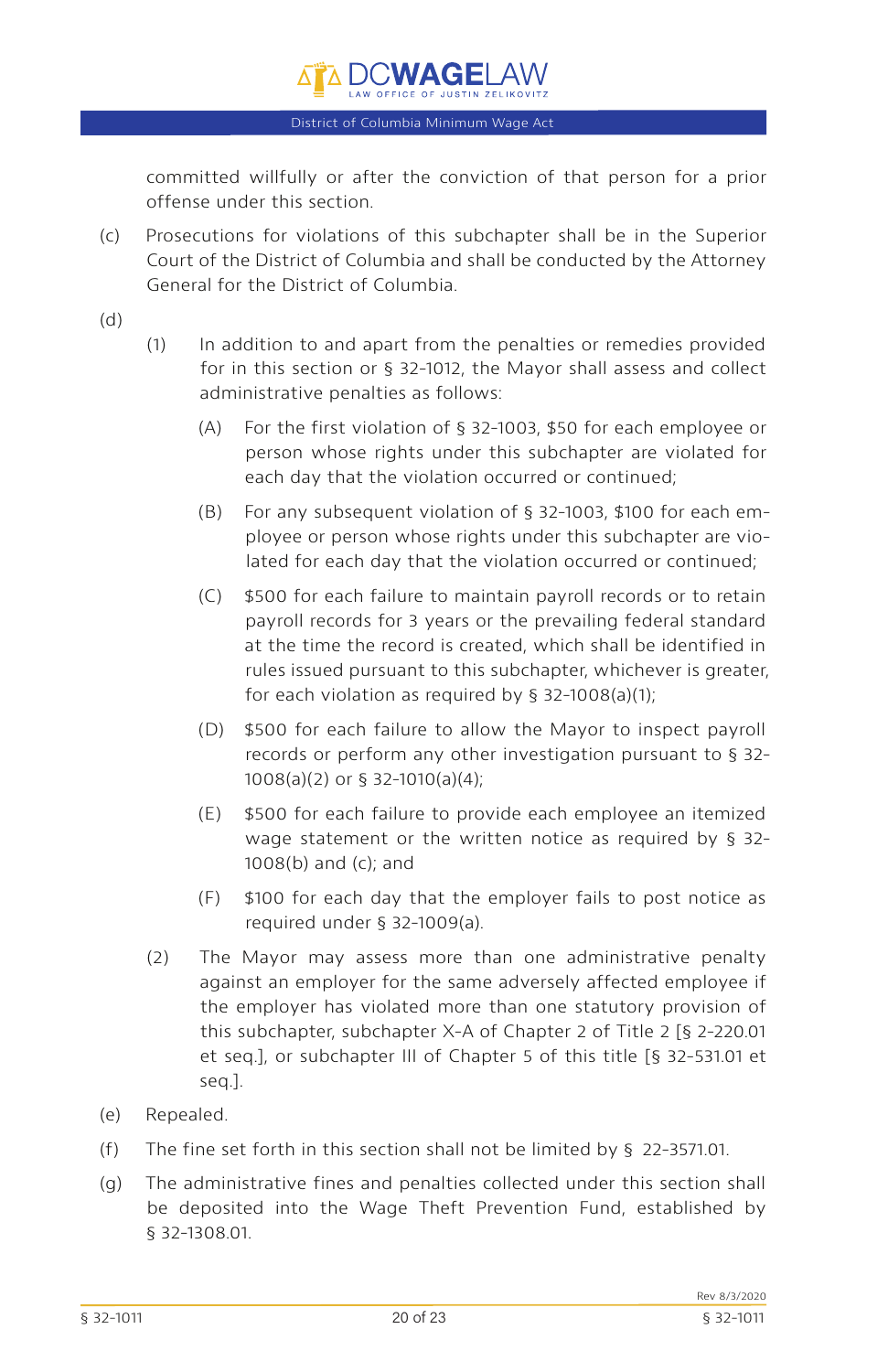# **DCWAGEL**

District of Columbia Minimum Wage Act

## <span id="page-20-0"></span>**§ 32-1011.01. Remedies.**

If an employer or other person is found to have violated § 32-1010(a)(3), the court or administrative law judge shall, by an order which shall describe with particularity the nature of the violation, award to the employee all appropriate relief provided for under § 32-1311.

## **§ 32-1012. Civil actions.**

- (a) A civil action may be commenced according to, and with all the remedies provided under, § 32-1308
- (b)
- (1) Except as provided in paragraph (2) of this subsection, any employer who pays any employee less than the wage to which that employee is entitled under this subchapter shall be liable to that employee in the amount of the unpaid wages, statutory penalties, and an additional amount as liquidated damages equal to treble the amount of unpaid wages.
- (2) The court may award an additional amount of liquidated damages less than treble the amount of unpaid wages, but not less than the amount of unpaid wages, only if the employer demonstrates to the satisfaction of the court that:
	- (A) The act or omission that gave rise to the action was in good faith;
	- (B) That the employer had reasonable grounds for the belief that the act or omission was not in violation of this subchapter; and
	- (C) That the employer promptly paid the full amount of wages claimed to be owed to the employee.
- (c) A subcontractor, including any intermediate subcontractor, and the general contractor shall be jointly and severally liable to the subcontractor's employees for the subcontractor's violations of this subchapter. Except as otherwise provided in a contract between the subcontractor and the general contractor, the subcontractor shall indemnify the general contractor for any wages, damages, interest, penalties, or attorneys' fees owed as a result of the subcontractor's violations of this subchapter, unless those violations were due to the lack of prompt payment in accordance with the terms of the contract between the general contractor and the subcontractor.
- (d) Any agreement between an employer and employee in which the employee agrees to work for less than the wages to which the employee is entitled under this subchapter or any regulation issued under this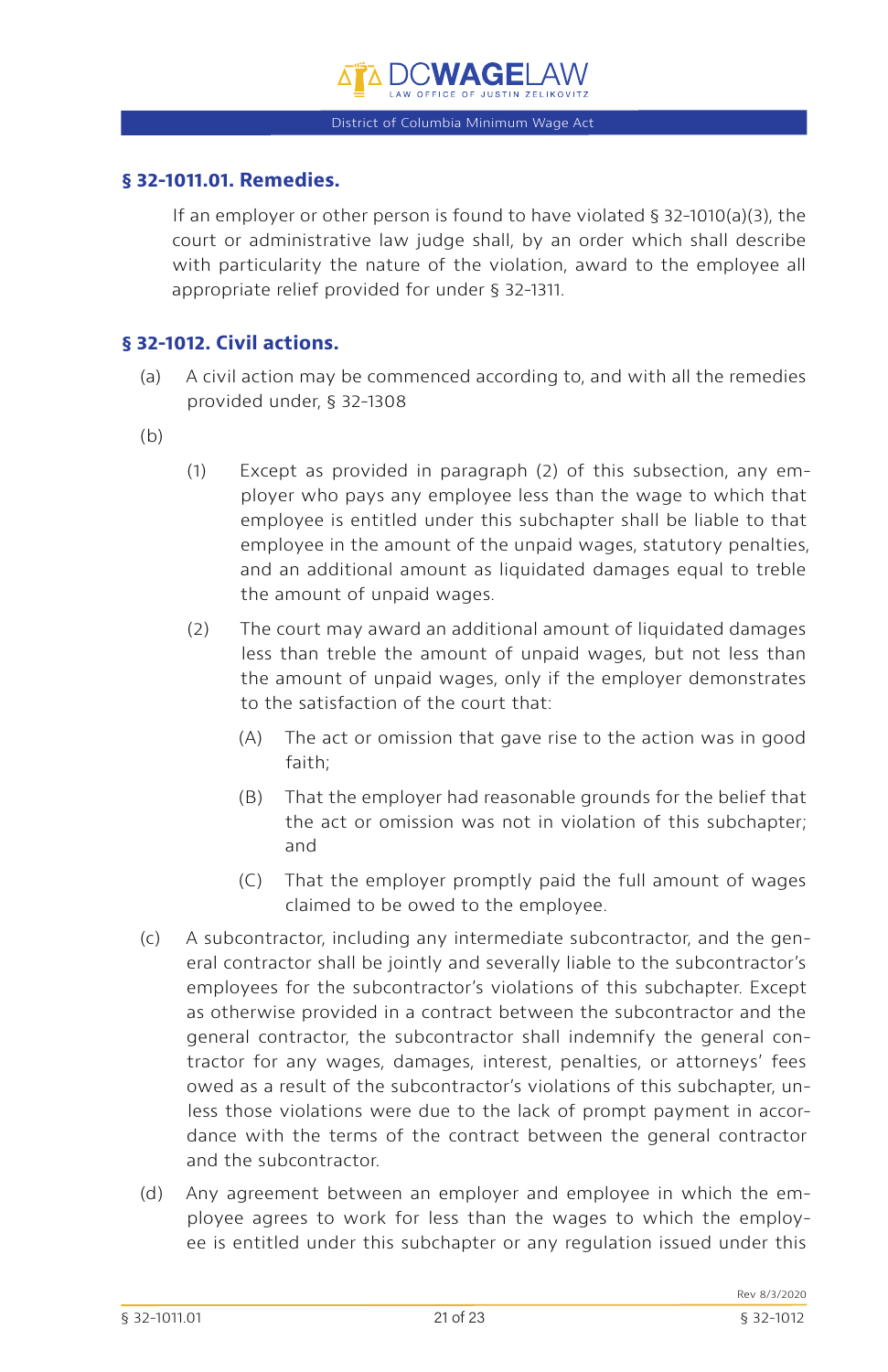<span id="page-21-0"></span>subchapter shall be no defense to any action to recover unpaid wages or liquidated damages.

- (e) The Mayor is authorized to supervise the payment of unpaid wages and liquidated damages owed to any employee under this subchapter or any regulation issued under this subchapter, and the agreement of any employee to accept this payment, shall upon full payment, constitute a waiver by the employee of any right the employee may have under subsection (a) of this section to any unpaid wages, and an additional amount as liquidated damages.
- $(f)$
- (1) When a temporary staffing firm employs an employee who performs work on behalf of or to the benefit of a client pursuant to a temporary staffing arrangement or contract for services, both the temporary staffing firm and the client shall be jointly and severally liable for violations of this subchapter to the employee and to the District.
- (2) The District, the employee, or the employee's representative shall notify the temporary staffing firm of the alleged violations at least 30 days before filing a claim for a violation against a client who was not the employee's direct employer.
- (3) Except as otherwise provided in a contract between the temporary staffing firm and its client, the temporary staffing firm shall indemnify its client for any wages, damages, interest, penalties, or attorney's fees owed as a result of the temporary staffing firm's violations of this subchapter.

## **§ 32-1012.01. Administrative actions.**

Administrative complaints filed for violations of this subchapter shall be considered under the same procedures and with all the same legal and equitable remedies available for violations of subchapter I of Chapter 13 of this title [§ 32-1301 et seq.].

## **§ 32-1013. Limitations. [Repealed].**

Repealed.

## **§ 32-1014. Collective bargaining.**

Nothing in this subchapter shall be deemed to interfere with, impede, or in any way diminish the right of employees to bargain collectively with their employers through representatives of their own choosing in order to establish wages or other conditions of work in excess of the standards applicable under the provisions of this subchapter.